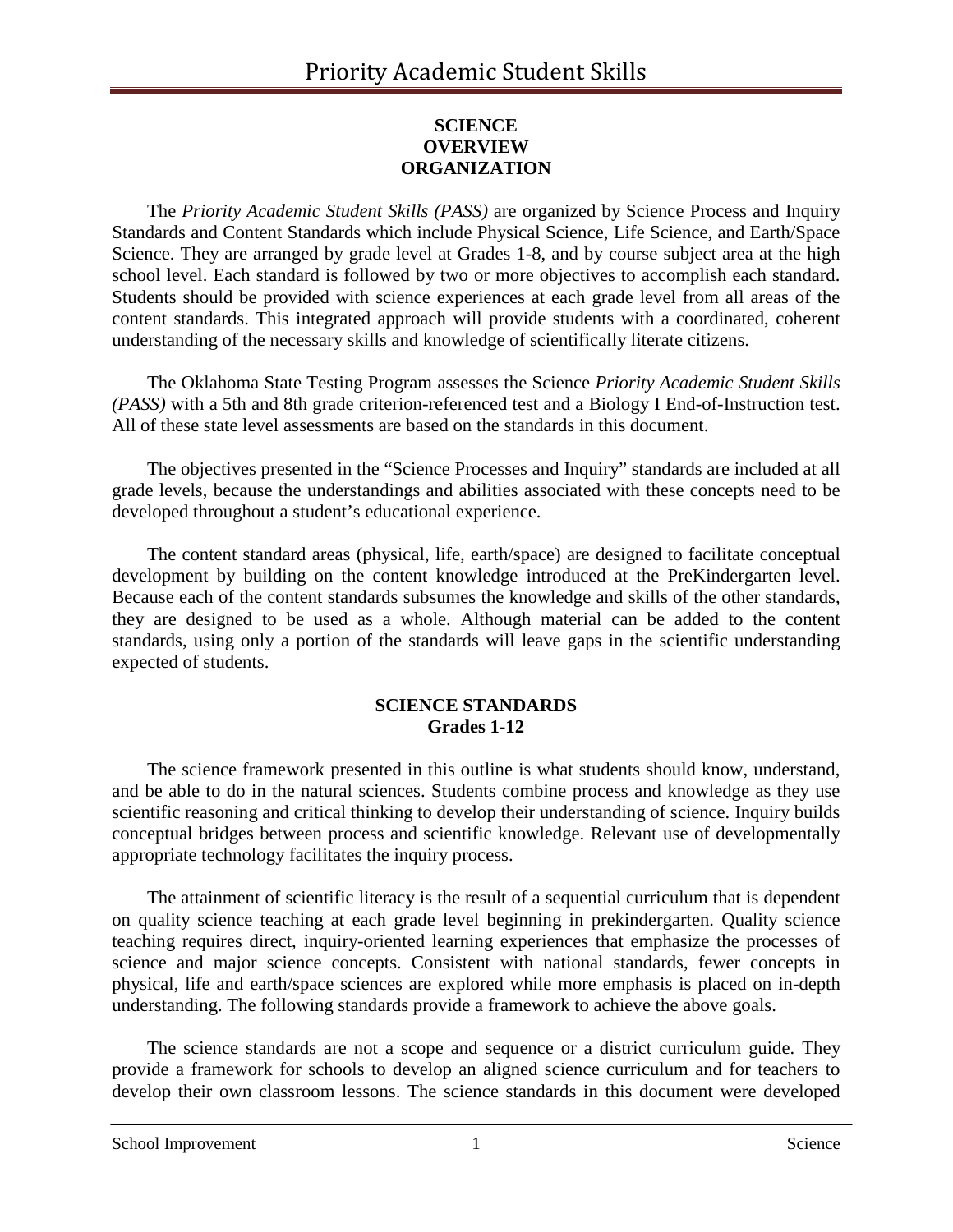based on the *National Science Education Standards* by the National Research Council (NRC) and the *Benchmarks for Scientific Literacy* by the American Association for the Advancement of Science (AAAS), and the *Science Frameworks* by the National Association for Education Progress (NAEP). The United States has established a goal for all students to achieve scientific literacy. These national publications, developed by science and education experts, will enable the nation and the state of Oklahoma to meet this goal.

## **NOTE:**

Asterisks (\*) have been used to identify standards and objectives that must be assessed by the local school district. All other skills may be assessed by the Oklahoma School Testing Program (OSTP).

Book icons  $(\Box)$  identify Information Literacy skills. Students are best served when these are taught in collaboration and cooperation between the classroom teacher and the library media specialist.

Use of the term i.e. means "in exactness"; use of the term e.g. means "example given".

OAC 210:15-3-70—210:15-3-82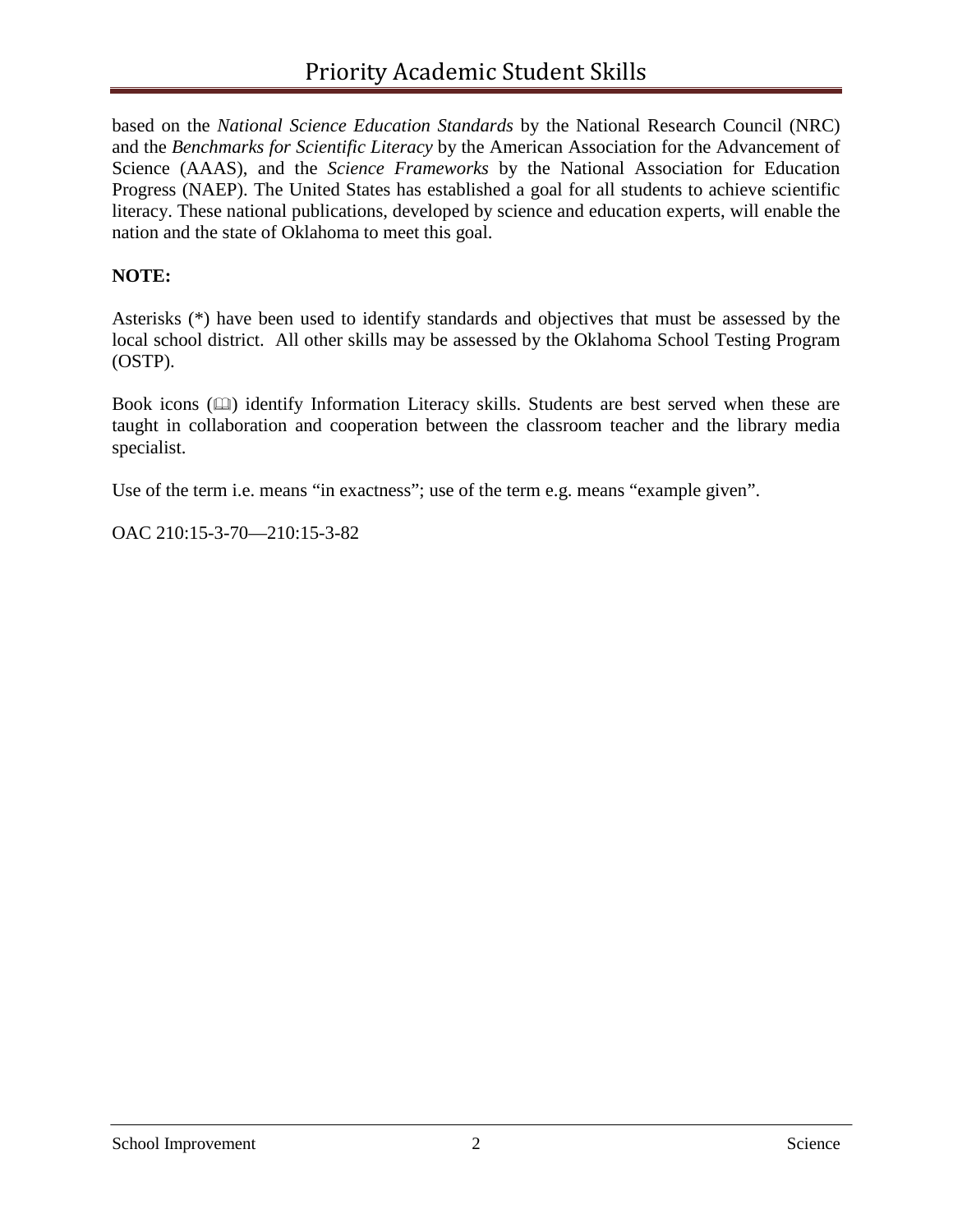# **PHYSICAL SCIENCE**

## **High School**

## **Standards for Inquiry and the Physical Sciences**

The *Priority Academic Student Skills (PASS)* should be taught by investigating broad, integrated content, concepts, and principles of major themes in the physical sciences.

### **SCIENCE PROCESSES AND INQUIRY**

### **Process Standard 1: Observe and Measure - Observing is the first action taken by the learner to acquire new information about an object or event. Opportunities for observation are developed through the use of a variety of scientific tools. Measurement allows observations to be quantified. The student will accomplish these objectives to meet this process standard.**

- 1. Identify qualitative and quantitative changes given conditions (e.g., temperature, mass, volume, time, position, length) before, during, and after an event.
- 2. Use appropriate tools with accuracy and precision (e.g., metric ruler, graduated cylinder, thermometer, balances, spring scales, stopwatches) when measuring objects and/or events.
- 3. Use appropriate International System of Units (SI) (i.e., grams, meters, liters, degrees Celsius, and seconds) and SI prefixes (i.e., micro-, milli-, centi-, and kilo-) when measuring objects and/or events.

#### **Process Standard 2: Classify - Classifying establishes order. Objects and events are classified based on similarities, differences, and interrelationships. The student will accomplish these objectives to meet this process standard.**

- 1. Using observable properties, place an object or event into a classification system.
- 2. Identify the properties by which a classification system is based.

#### **Process Standard 3: Experimental Design - Understanding experimental design requires that students recognize the components of a valid experiment. The student will accomplish these objectives to meet this process standard.**

- 1. Evaluate the design of a physical science experiment.
- 2. Identify the independent variables, dependent variables, controlled variables, and control set-up in an experiment.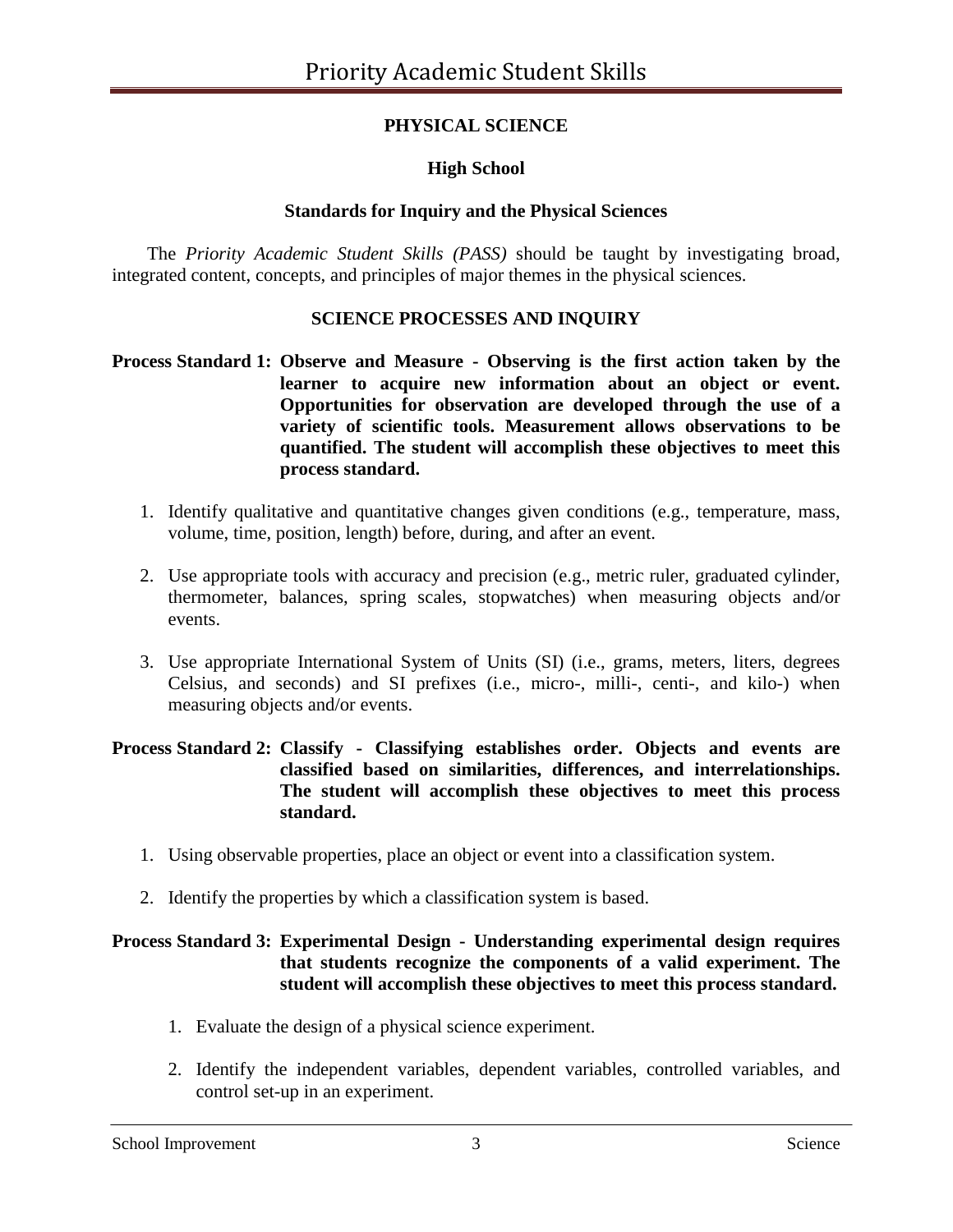- 3. Use mathematics to show relationships within a given set of observations.
- 4. Identify a hypothesis for a given problem in physical science investigations.
- 5. Recognize potential hazards and practice safety procedures in all physical science activities.
- **Process Standard 4: Interpret and Communicate - Interpreting is the process of recognizing patterns in collected data by making inferences, predictions, or conclusions. Communicating is the process of describing, recording, and reporting experimental procedures and results to others. Communication may be oral, written, or mathematical and includes organizing ideas, using appropriate vocabulary, graphs, other visual representations, and mathematical equations. The student will accomplish these objectives to meet this process standard.**
	- 1. Select appropriate predictions based on previously observed patterns of evidence.
	- \*2. Report and display data using appropriate technology and other media.
	- 3. Interpret data tables, line, bar, trend, and/or circle graphs from existing science research or student experiments.
	- 4. Determine if results of physical science investigations support or do not support hypotheses.
	- 5. Evaluate experimental data to draw the most logical conclusion.
	- \*6. Routinely prepare a written report describing the sequence, results, and interpretation of a physical science investigation or event.
		- a. Establish and maintain a formal style and objective tone.
		- b. When appropriate or possible, utilize technology to produce, publish, or revise writing products.
		- c. Gather relevant information from multiple authoritative print and digital sources and follow a standard format for citation, avoiding plagiarism.
	- \*7. Communicate or defend scientific thinking that resulted in conclusions.
		- a. Read, comprehend, and present evidence from a range of sources (e.g. texts, experiments, simulations) to support conclusions.
		- b. Recognize bias in observation/research.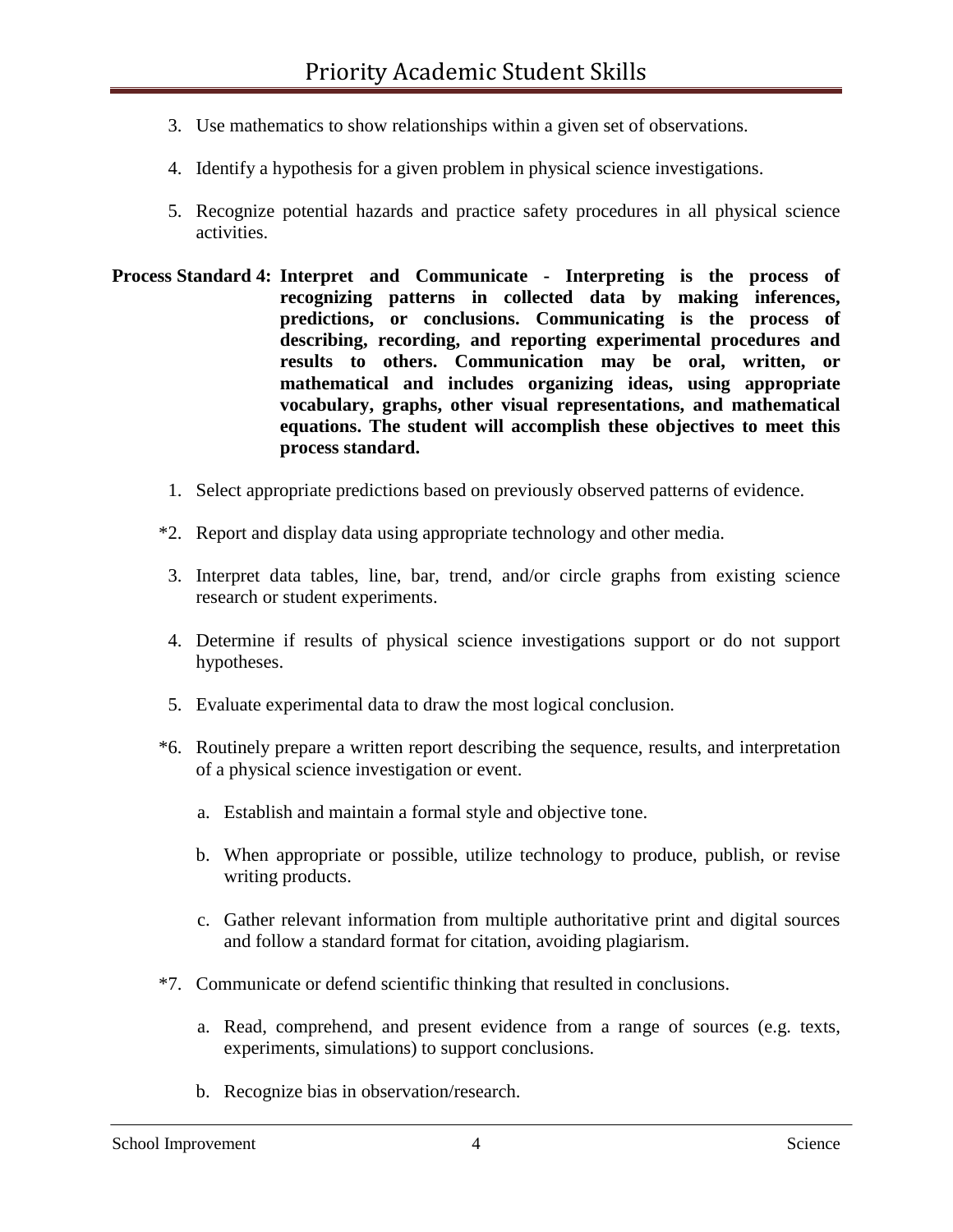- 8. Identify and/or create an appropriate graph or chart from collected data, tables, or written description.
	- a. Translate quantitative information expressed in words into visual form (e.g., table, chart).
	- b. Translate information expressed visually or mathematically (e.g. a table, chart, or equation) into words.

#### **Process Standard 5: Model - Modeling is the active process of forming a mental or physical representation from data, patterns, or relationships to facilitate understanding and enhance prediction. The student will accomplish these objectives to meet this process standard.**

- 1. Interpret a model which explains a given set of observations.
- 2. Select predictions based on models, and when appropriate, apply mathematical reasoning to make accurate predictions.
- \*3. Compare a given model to the physical world.

### **Process Standard 6: Inquiry - In order for inquiry to occur, students must have the opportunity to make observations, pose questions, formulate testable hypotheses, carry out experiments, and make conclusions based on evidence. The student will accomplish these objectives to meet this process standard.**

- \*1. Formulate a testable hypothesis and design an appropriate experiment relating to the physical world.
- \*2. Design and conduct physical science investigations in which variables are identified and controlled.
- \*3. Use a variety of technologies (e.g., probes, handheld digital devices, digital cameras, software, calculators, digital balances, microscopes, measuring instruments, computers) to collect, analyze, and display data.
- \*4. Inquiries should lead to the formulation of explanations or models (physical, conceptual, and mathematical). In answering questions, students should engage in discussions (based on scientific knowledge, the use of logic, and evidence from the investigation) and arguments that encourage the revision of their explanations, leading to further inquiry.

#### **Process Standard 7: Engineering Design - Engineering design can be defined as the creative process of turning abstract ideas into a physical prototype (laboratory apparatus, trial product, or model) that addresses a need**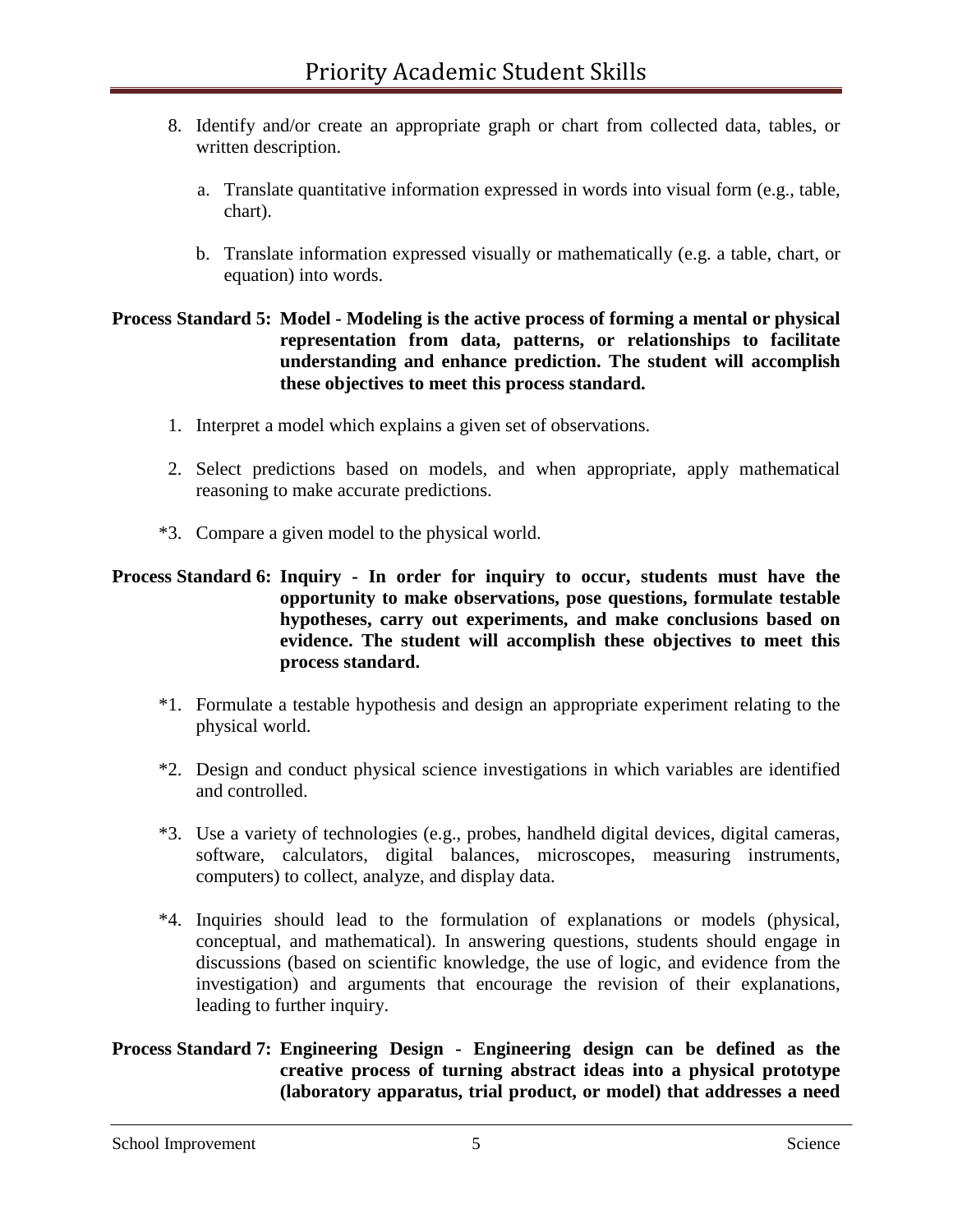**or solves a problem. In order for engineering design to occur, students must have the opportunity to identify a need or problem, establish design criteria, prepare preliminary designs, build then test a prototype, and test and redesign as necessary. The student will accomplish these objectives to meet this process standard:**

- \*1. Identify a need or problem or improve an existing design.
- \*2. Identify design criteria and constraints (e.g., materials used, product limitations, time limits).
- \*3. Use a variety of resources (e.g., Internet, databases, texts) to conduct research in order to develop a preliminary design.
- \*4. Build and test a prototype. Document the strengths and weaknesses of the prototype in writing.
- \*5. Analyze and redesign to determine which solution best meets the criteria and constraints.
- \*6. Communicate results in a variety of ways (e.g., orally, written, Internet publications, videos, posters, product demonstrations).

# **PHYSICAL SCIENCE**

### **High School**

## **Standard 1: Structure and Properties of Matter – All matter is made up of atoms. Its structure is made up of repeating patterns and has characteristic properties. The student will engage in investigations that integrate the process standards and lead to the discovery of the following objectives:**

- 1. Matter is made up of minute particles called atoms, and atoms are composed of even smaller components (i.e., protons, neutrons, and electrons).
- 2. An element is identified by the number of protons (atomic number) in the nucleus.
	- a. When elements are listed in order of increasing number of protons, repeating patterns of physical and chemical properties identify families of elements with similar properties.
	- b. Elements found on the earth are also found throughout the universe.
- 3. Matter has characteristic properties that are unique for pure substances and can be used to separate one substance from another (e.g., boiling points, melting points, density).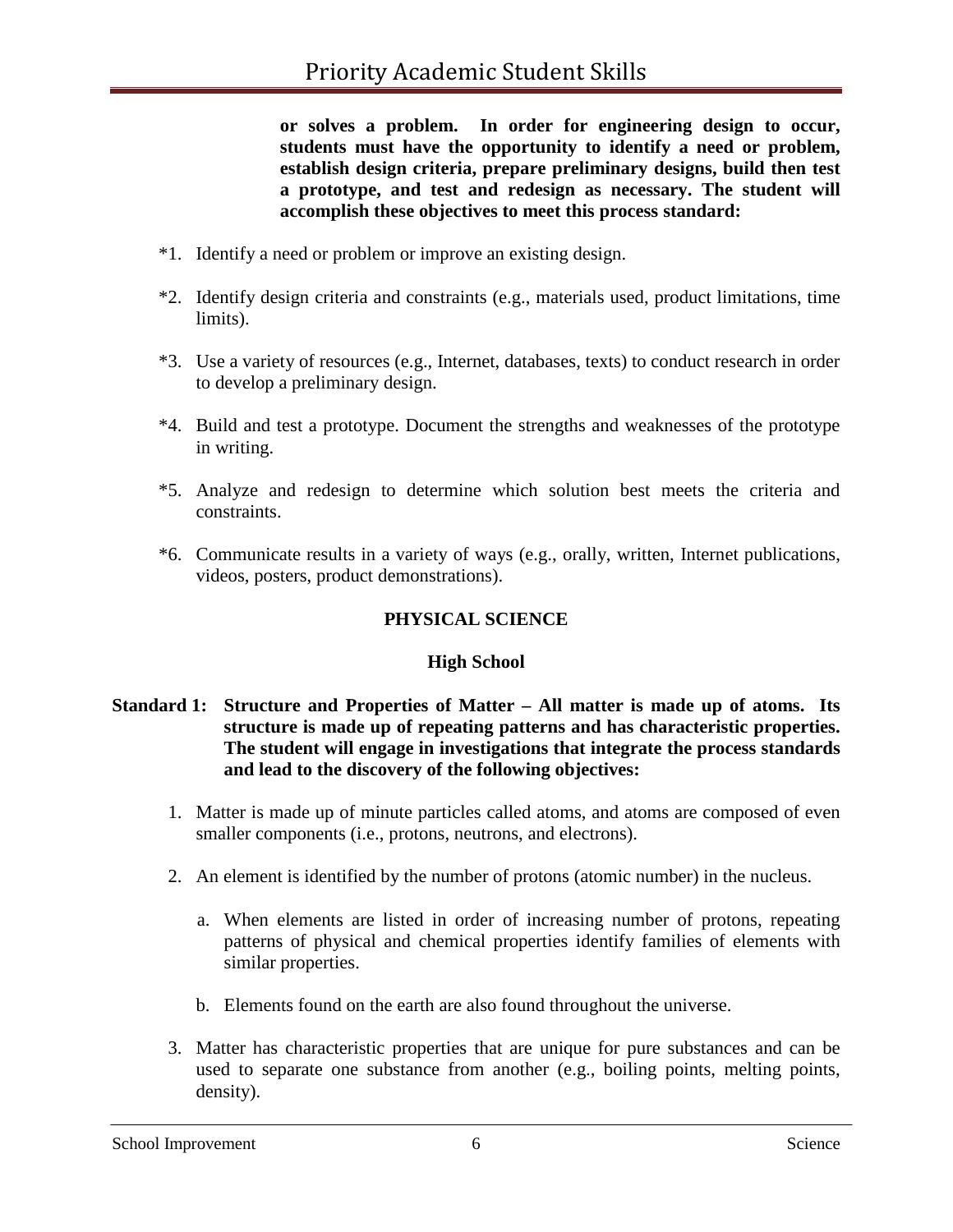4. A compound is formed when two or more kinds of atoms bind together chemically. Each compound is formed when two or more kinds of atoms bind together chemically. Each compound has unique chemical and physical properties.

### **Standard 2: Conservation of Matter – Matter is neither created nor destroyed in physical and chemical interactions. The student will engage in investigations that integrate the process standards and lead to the discovery of the following objectives:**

- 1. Chemical changes are identified by one or more events (i.e., precipitate, color change, gas production, heat gain or loss).
- 2. Chemical equations are used to represent chemical changes in which reactant(s) form product(s).
- 3. Chemical reactions can be classified (e.g., synthesis/combination, decomposition, single displacement, double displacement).

#### **Standard 3: Motion and Forces – The motion of an object can be described by its position, direction of motion, and speed. A change in motion occurs as a result of a net force. The student will engage in investigations that integrate the process standards and lead to the discovery of the following objectives:**

- 1. Objects change their motion only due to a net force. Laws of motion are used to determine the effects of forces on the motion of objects. Gravitation is a universal force that each object exerts on any other object.
- 2. Moving electric charges produce magnetic forces, and moving magnets produce electric forces. Electricity and magnetism are two aspects of a single electromagnetic force (e.g., voltage, current, resistance, induction).

### **Standard 4: Interactions of Energy and Matter – Energy can be transferred or transformed but never destroyed. The student will engage in investigations that integrate the process standards and lead to the discovery of the following objectives:**

- 1. Energy can be classified as kinetic energy (energy of motion) or potential energy (e.g., positional, elastic, chemical, nuclear).
- 2. Waves radiate energy and interact with matter.
	- a. Propagation of mechanical waves (e.g., sound, seismic, water) requires a medium.
	- b. Electromagnetic waves (radio waves to gamma rays) do not require a medium.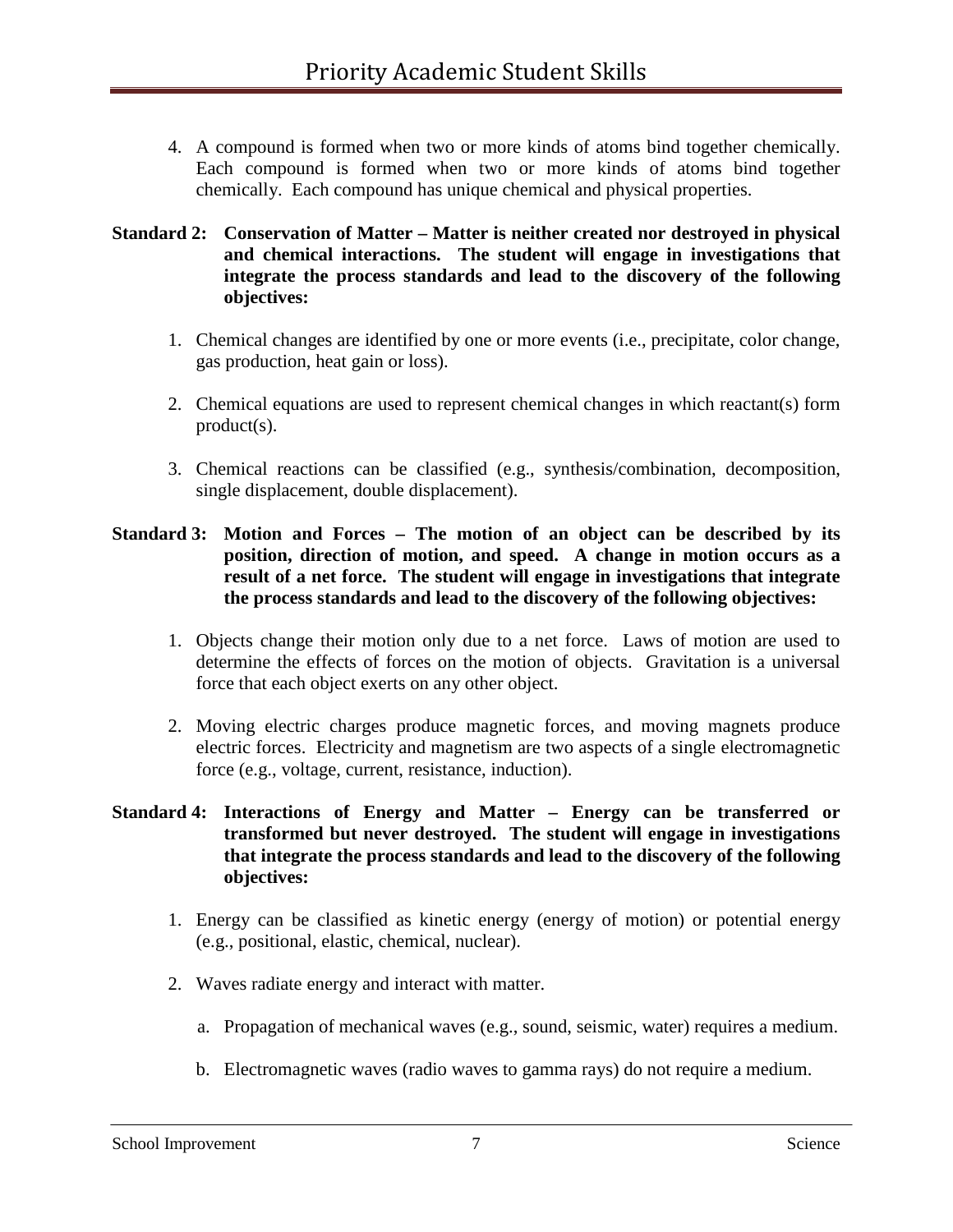# **BIOLOGY I**

# **HIGH SCHOOL**

## **Standards for Inquiry and the Biological Sciences**

The Priority Academic Student Skills (PASS) should be taught by investigating content, concepts, and principles of major themes in the Biological Sciences.

## **SCIENCE PROCESSES AND INQUIRY**

## **High School**

- **Process Standard 1: Observe and Measure – Observing is the first action taken by the learner to acquire new information about an organism or event. Opportunities for observation are developed through the use of a variety of scientific tools, allowing the student to distinguish between observation and inference. Measurement allows observations to be quantified. The student will accomplish these objectives to meet this process standard.**
	- 1. Identify qualitative and quantitative changes in cells, organisms, populations, and ecosystems given conditions (e.g., temperature, mass, volume, time, position, length, quantity) before, during, and after an event.
	- 2. Use appropriate tools with accuracy and precision (e.g., microscope, pipette, metric ruler, graduated cylinder, thermometer, balance, stopwatch) when measuring cells, organisms, populations, and ecosystems.
	- 3. Use appropriate International System of Units (SI) (i.e., grams, meters, liters, degrees Celsius, and seconds) and SI prefixes (i.e., micro-, milli-, centi-, and kilo-) when measuring objects and/or events.

### **Process Standard 2: Classify – Classifying establishes order. Organisms and events are classified based on similarities, differences, and interrelationships. The student will accomplish these objectives to meet this process standard.**

- 1. Using observable properties, place cells, organisms, and/or events into a biological classification system (e.g., dichotomous keys, taxonomy charts, cladograms).
- 2. Identify the properties by which a biological classification system is based.

## **Process Standard 3: Experimental Design – Understanding experimental design requires that students recognize the components of a valid experiment. The student will accomplish these objectives to meet this process standard.**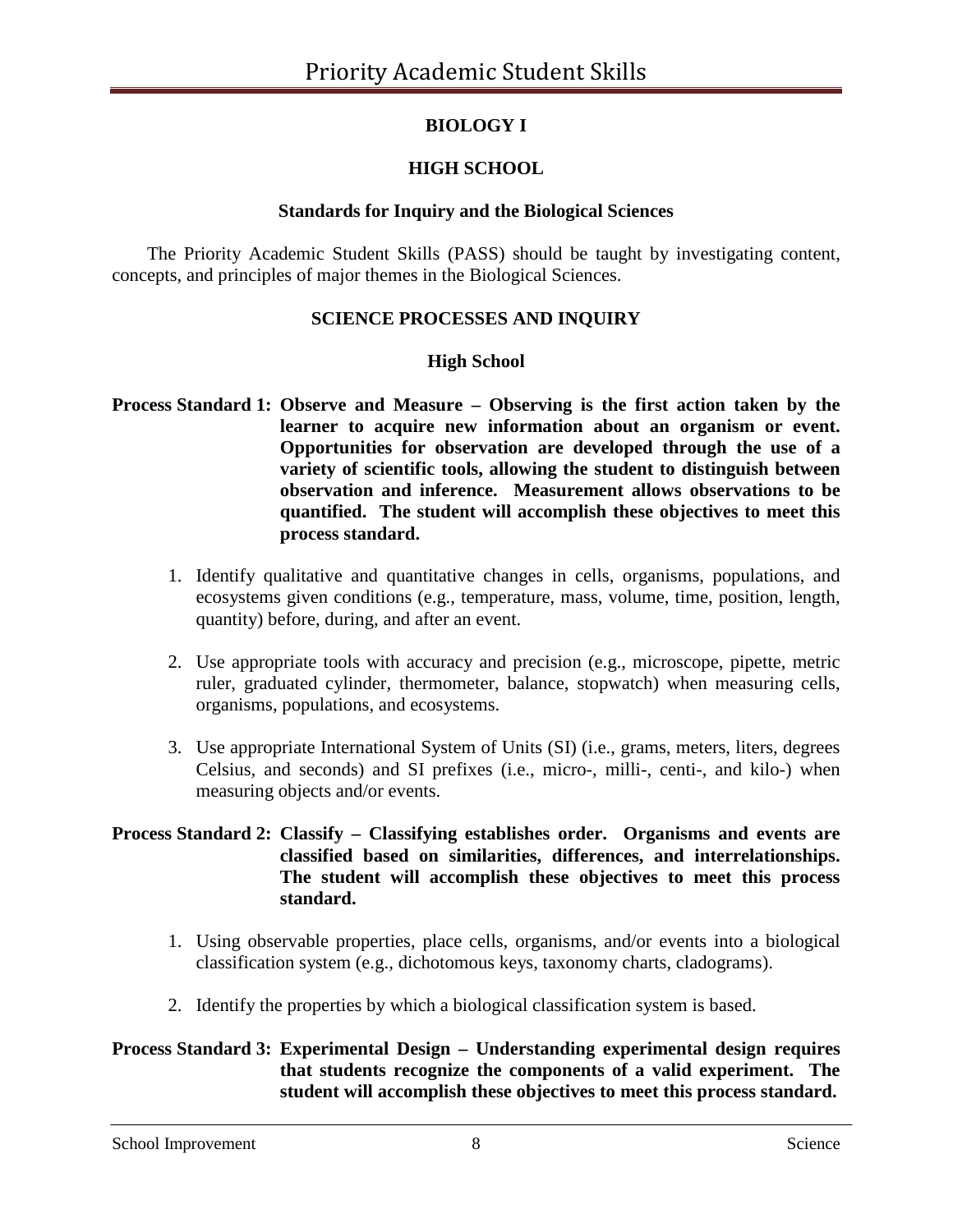- 1. Evaluate the design of a biology laboratory experiment.
- 2. Identify the independent variables, dependent variables, controlled variables, and control set-up in an experiment.
- 3. Use mathematics to show relationships within a given set of observations (e.g., population studies, biomass, probability).
- 4. Identify a hypothesis for a given problem in biology investigations.
- 5. Recognize potential hazards and practice safety procedures in all biology activities.
- **Process Standard 4: Interpret and Communicate – Interpreting is the process of recognizing patterns in collected data by making inferences, predictions, or conclusions. Communicating is the process of describing, recording, and reporting experimental procedures and results to others. Communication may be oral, written, or mathematical and includes organizing ideas, using appropriate vocabulary, graphs, other visual representations, and mathematical equations. The student will accomplish these objectives to meet this process standard.**
	- 1. Select appropriate predictions based on previously observed patterns of evidence.
	- \*2. Report and display data using appropriate-technology and other media.
	- 3. Interpret data tables, line, bar, trend, and/or circle graphs from existing science research or student experiments.
	- 4. Determine if results of biological science investigations support or do not support hypotheses.
	- 5. Evaluate experimental data to draw the conclusion that is best supported by the evidence.
	- \*6. Routinely prepare a written report describing the sequence, results, and interpretation of a biological investigation or event.
		- a. Establish and maintain a formal style and objective tone.
		- b. When appropriate or possible, utilize technology to produce, publish, or revise writing products.
		- c. Gather relevant information from multiple authoritative print and digital sources and follow a standard format for citation, avoiding plagiarism.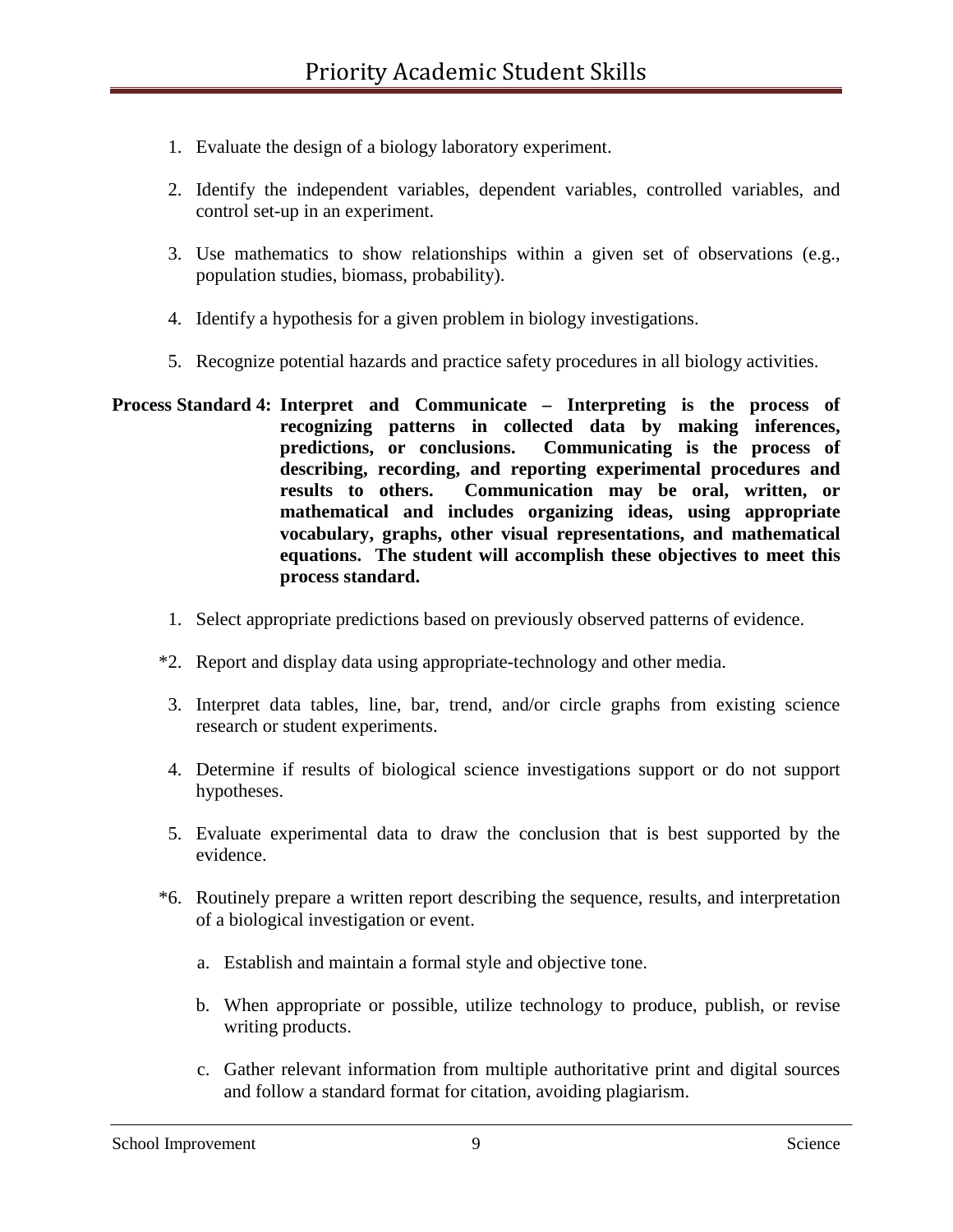- \*7. Communicate or defend scientific thinking that results in conclusions.
	- a. Read, comprehend, and present evidence from a range of sources (e.g., texts, experiments, or simulations) to support conclusions.
	- b. Recognize bias in observation/research.
- 8. Identify and/or create an appropriate graph or chart from collected data, tables, or written description (e.g., population studies, plant growth, heart rate).
	- a. Translate quantitative information expressed in words into visual form (e.g., a table or chart).
	- b. Translate information expressed visually or mathematically (e.g., a table, chart or equation) into words.

## **Process Standard 5: Model – Modeling is the active process of forming a mental or physical representation from data, patterns, or relationships to facilitate understanding and enhance prediction. The student will accomplish these objectives to meet this process standard.**

- 1. Interpret a biological model which explains a given set of observations.
- 2. Select predictions based on models (e.g., pedigrees, life cycles), and when appropriate, apply mathematical reasoning to make accurate predictions.
- \*3. Compare a given model to the living world.

### **Process Standard 6: Inquiry – Inquiry can be defined as the skills necessary to carry out the process of scientific or systemic thinking. In order for inquiry to occur students must have the opportunity to make observation, pose questions, formulate testable hypotheses, carry out experiments, and make conclusions based on evidence. The student will accomplish these objectives to meet this process standard.**

- \*1. Ask a scientific question, formulate a testable hypothesis, and design an appropriate experiment relating to the living world.
- \*2. Design and conduct biological investigations in which variables are identified and controlled.
- \*3. Use a variety of technologies (e.g., probes, handheld digital devices, electrophoresis equipment, digital cameras, software, calculators, digital balances, microscopes, measuring instruments, and computers) to collect, analyze and display data.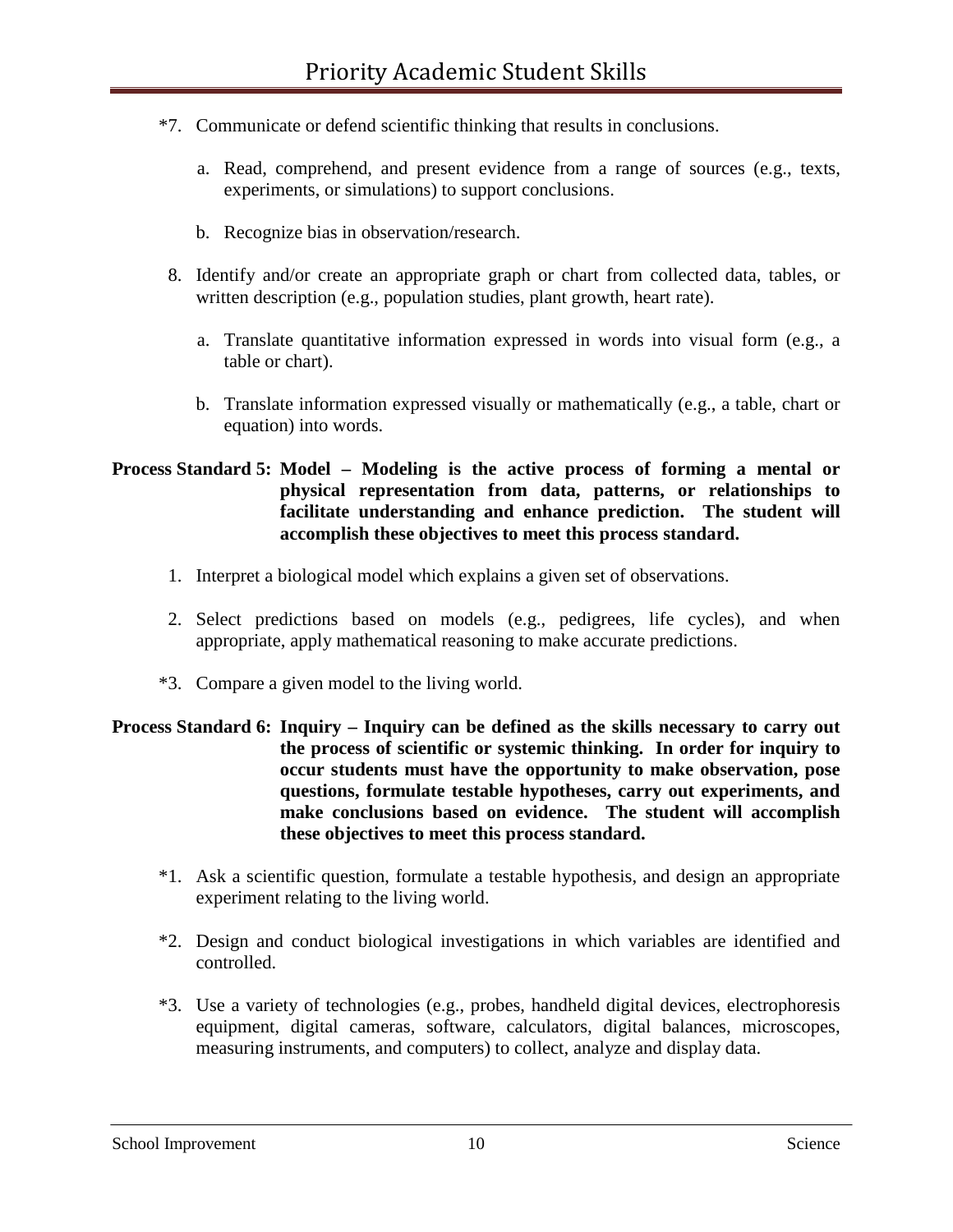\*4. Inquiries should lead to the formulation of explanations or models (physical, conceptual, and mathematical). In answering questions, students should engage in research and discussions (based on scientific knowledge, the use of logic, and evidence from the investigation) and arguments that encourage the revision of their explanations, leading to further inquiry.

# **BIOLOGY I**

## **High School**

### **Standard 1: The Cell – Cells are the fundamental unit of life, composed of a variety of structures that perform functions necessary to maintain life. The student will engage in investigations that integrate the process standards and lead to the discovery of the following objectives:**

- 1. Cells are composed of a variety of structures such as the nucleus, cell/plasma membrane, cell wall, cytoplasm, ribosomes, mitochondria, and chloroplasts.
	- a. The cell/plasma membrane functions (i.e., active transport, passive transport, diffusion, osmosis, and surface area to volume ratio) to maintain homeostasis.
	- b. Differentiate among hypotonic, hypertonic, and isotonic conditions.
	- c. Compare and contrast prokaryotic and eukaryotic cells.
- 2. In multicellular organisms, cells have levels of organization (i.e., cells, tissues, organs, organ systems, organisms).
- 3. Specialized cells enable organisms to monitor what is going on in the world around them (e.g., detect light, sound, specific chemicals, gravity, plant tropism, sense organs, homeostasis).

#### **Standard 2: The Molecular Basis of Heredity – DNA determines the characteristics of organisms. The student will engage in investigations that integrate the process standards and lead to the discovery of the following objectives:**

- 1. Cells function according to the information contained in the master code of DNA (i.e., cell cycle, DNA replication and transcription). Transfer RNA and protein synthesis will be taught in life science courses with rigor greater than Biology I.
- 2. A sorting and recombination of genes during sexual reproduction results in a great variety of possible gene combinations from the offspring of any two parents (i.e., Punnett squares and pedigrees). Students will understand concepts in a single trait cross (e.g., alleles, dominant trait, recessive trait, phenotype, genotype, homozygous, heterozygous, incomplete dominance, and sex-linked traits).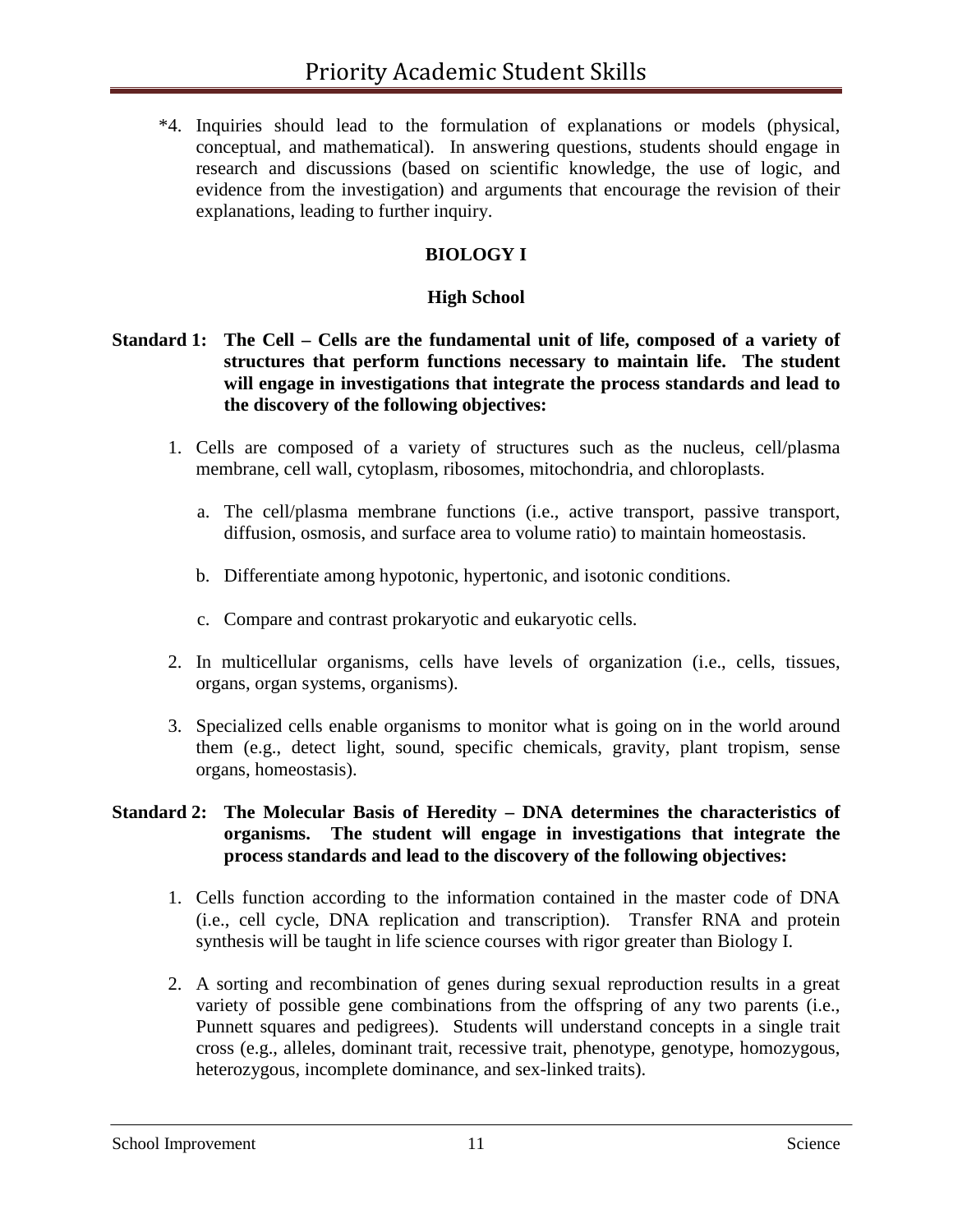#### **Standard 3: Biological Diversity – Diversity of species is developed through gradual processes over many generations. The student will engage in investigations that integrate the process standards and lead to the discovery of the following objectives:**

- 1. Different species might look dissimilar, but the unity among organisms becomes apparent from an analysis of internal structures, the similarity of their chemical processes, and the evidence of common ancestry (e.g., homologous and analogous structures, embryology, fossil record, genetic data).
- 2. Characteristics of populations change through the mechanism of natural selection. These biological adaptations, including changes in structures, behaviors, and/or physiology, may enhance or limit survival and reproductive success within a particular environment.
- 3. Broad patterns of behavior exhibited by animals have changed over time to ensure reproductive success. Responses to external stimuli can result from interactions with the organism's own species and others, as well as environmental changes; these responses can be either innate or learned.

#### **Standard 4: The Interdependence of Organisms – Interdependence of organisms in an environment includes the interrelationships and interactions between and among organisms. The student will engage in investigations that integrate the process standards and lead to the discovery of the following objectives:**

- 1. Organisms both cooperate and compete in ecosystems (e.g., symbiotic relationships).
- 2. Living organisms have the capacity to produce populations of infinite size, but environments and resources limit population size (e.g., carrying capacity, limiting factors, ecological succession).

### **Standard 5: Matter, Energy, and Organization in Living Systems – Living systems require a continuous input of energy to maintain their chemical and physical organizations. The student will engage in investigations that integrate the process standards and lead to the discovery of the following objectives:**

- 1. The complexity and organization of organisms accommodates the need for obtaining, transforming, transporting, releasing, and eliminating the matter and energy used to sustain the organism (i.e., photosynthesis and cellular respiration).
- 2. As matter and energy flow through different levels of organization of living systems and between living systems and the physical environment, chemical elements are recombined in different ways by different structures. Matter and energy are conserved in each change (i.e., water cycle, carbon cycle, nitrogen cycle, food webs, and energy pyramids).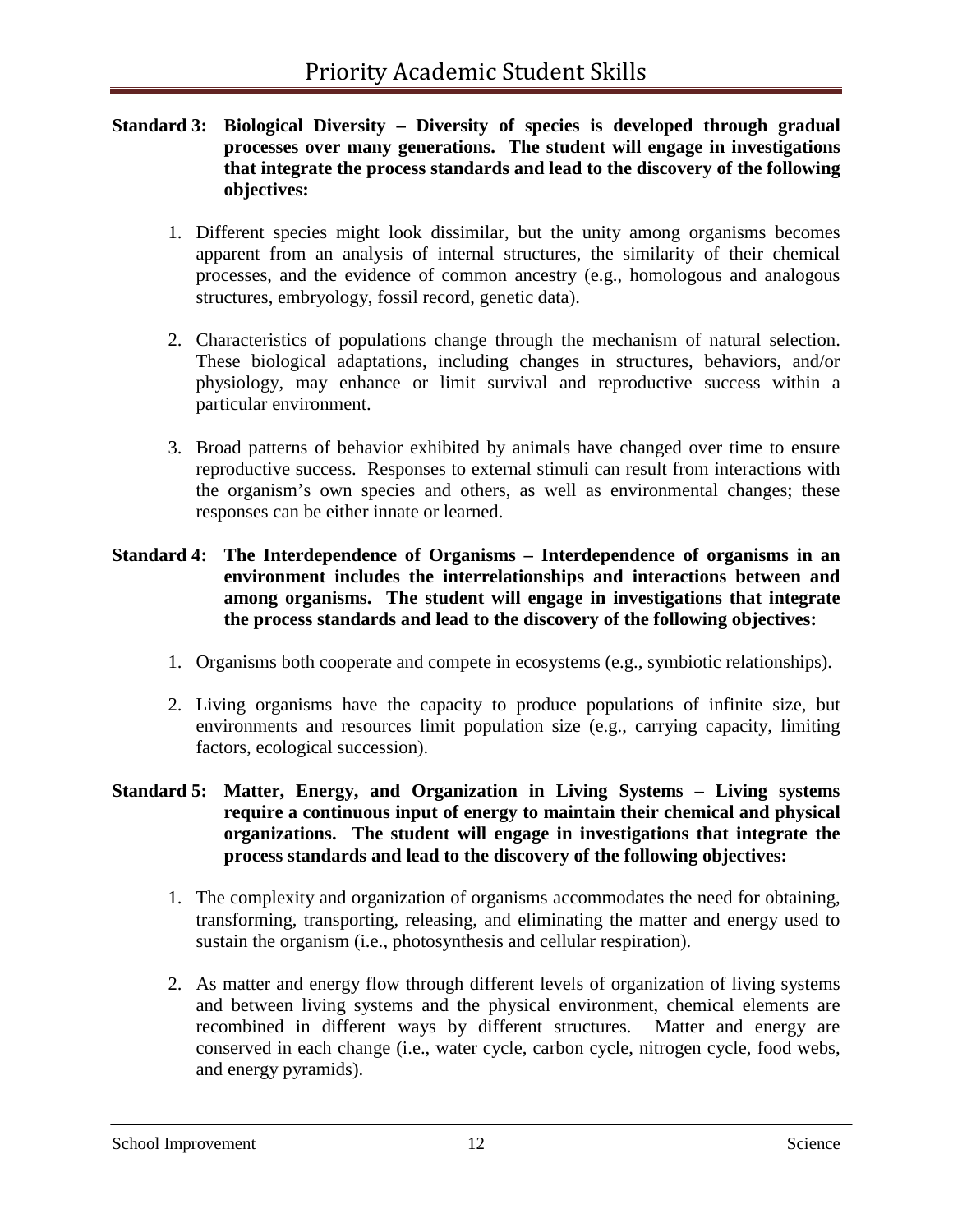3. Matter on earth cycles among the living (biotic) and nonliving (abiotic) components of the biosphere.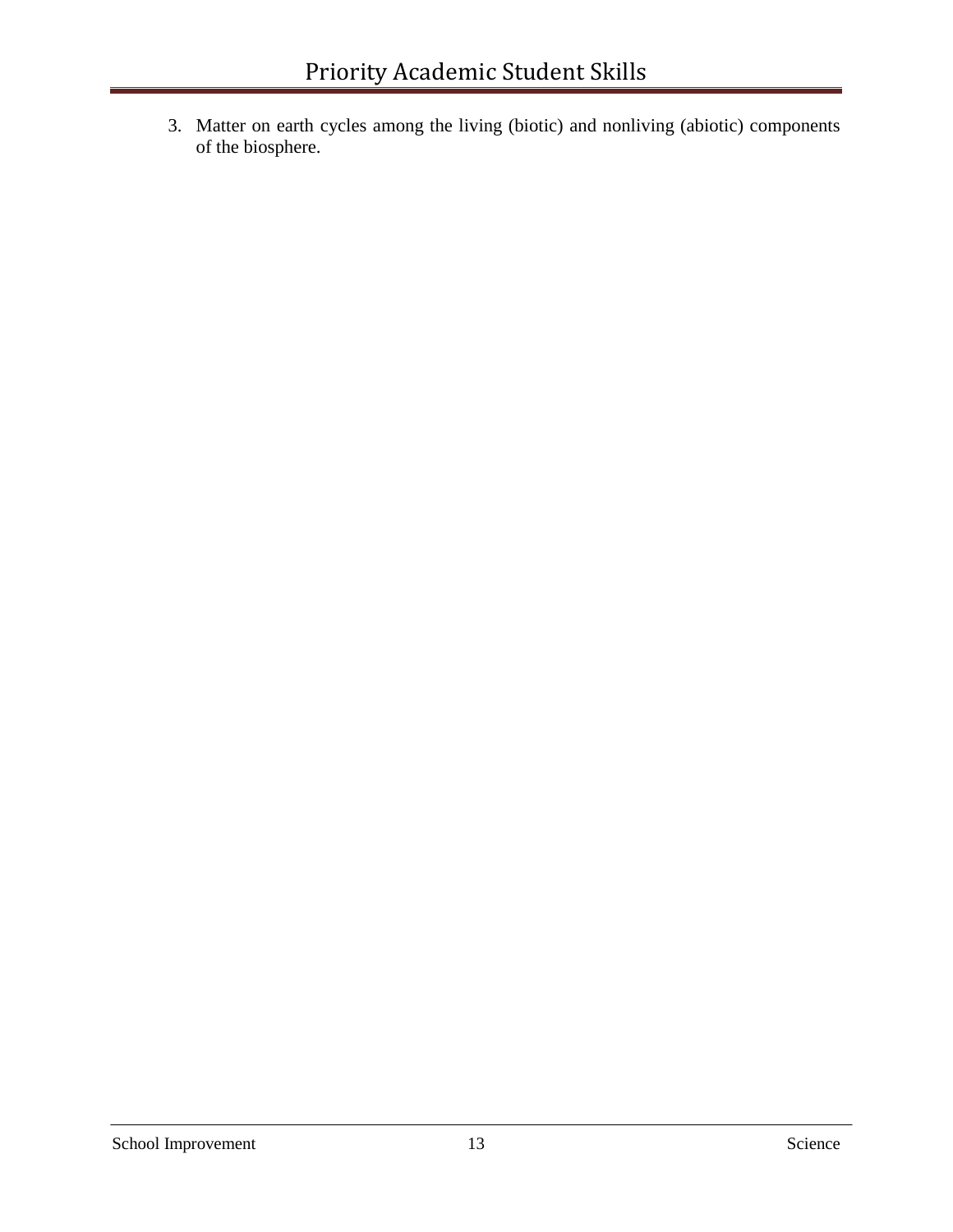# **CHEMISTRY**

# **HIGH SCHOOL**

The Priority Academic Student Skills (PASS) should be taught by investigating content, concepts, and principles of major themes in chemistry.

## **SCIENCE PROCESSES AND INQUIRY**

- **Process Standard 1: Observe and Measure – Observing is the first action taken by the learner to acquire new information about an object or event. Opportunities for observation are developed through the use of a variety of scientific tools. Measurement allows observations to be quantified. The student will accomplish these objectives to meet this process standard.**
	- 1. Identify qualitative changes in reactions and quantitative changes in chemical reactions given conditions (e.g., temperature, mass, volume, time, position, length) before, during and after an event.
	- 2. Use appropriate tools with accuracy and precision (e.g., metric ruler, graduated cylinder, thermometer, balance, spring scale, stopwatch, probeware, graphing calculators, digital cameras, computer simulations) when measuring objects and/or events.
	- 3. Use appropriate International Systems of Units (SI) (i.e., meters, liters, degrees Celsius, and seconds) and SI prefixes (i.e., micro-, milli-, centi-, and kilo-) when measuring mass volume and temperature.

#### **Process Standard 2: Classify – Classifying establishes order. Objects and events are classified based on similarities, differences, and interrelationships. The student will accomplish these objectives to meet this process standard.**

- 1. Using observable properties, place an object or event (i.e., chemical versus physical, charge, electron level, and reaction types) into a classification system
- 2. Identify properties by which a classification system is based.

#### **Process Standard 3: Experimental Design – Understanding experimental design requires that students recognize the components of a valid experiment. The student will accomplish these objectives to meet this process standard.**

1. Evaluate the design of a chemistry laboratory experiment.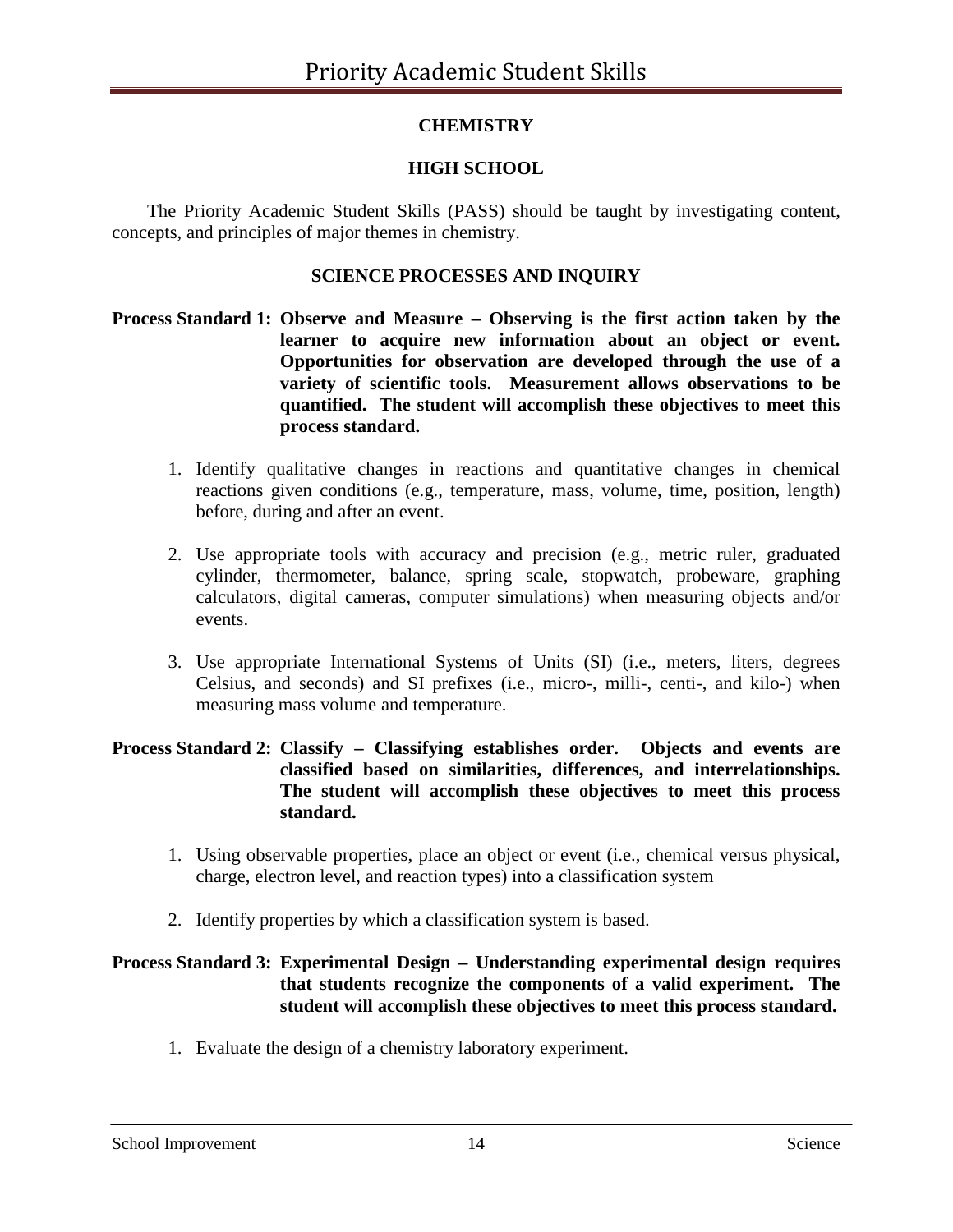- 2. Identify the independent variables, dependent variables, controlled variables, and control in an experiment.
- 3. Use mathematics to show relationships within a given set of observations (i.e., conservation of mass and stoichiometry).
- 4. Identify a hypothesis for a given problem in chemistry investigations.
- 5. Recognize potential hazards and practice safety procedures in all chemistry laboratory activities.
- **Process Standard 4: Interpret and Communicate – Interpreting is the process of recognizing patterns in collected data by making inferences, predictions, or conclusions. Communicating is the process of describing, recording, and reporting experimental procedures and results to others. Communication may be oral, written, or mathematical and includes organizing ideas, using appropriate vocabulary, graphs, other visual representations, and mathematical equations. The student will accomplish these objectives to meet this process standard.**
	- 1. Select appropriate predictions based on previously observed patterns of evidence.
	- \*2. Report and display data using appropriate technology and other media.
	- 3. Interpret data tables, line, bard, trend, and/or circle graphs from existing science research or student experiments.
	- 4. Determine if results of chemical science investigations support or do not support hypotheses.
	- 5. Evaluate experimental data to draw the most logical conclusion.
	- \*6. Routinely prepare a written report describing the sequence, results, and interpretation of a chemistry investigation or event.
		- a. Establish and maintain a formal style and objective tone.
		- b. When appropriate or possible, utilize technology to produce, publish, or revise writing products.
		- c. Gather relevant information from multiple authoritative print and digital sources and follow a standard format for citation, avoiding plagiarism.
	- \*7. Communicate or defend scientific thinking that resulted in conclusions.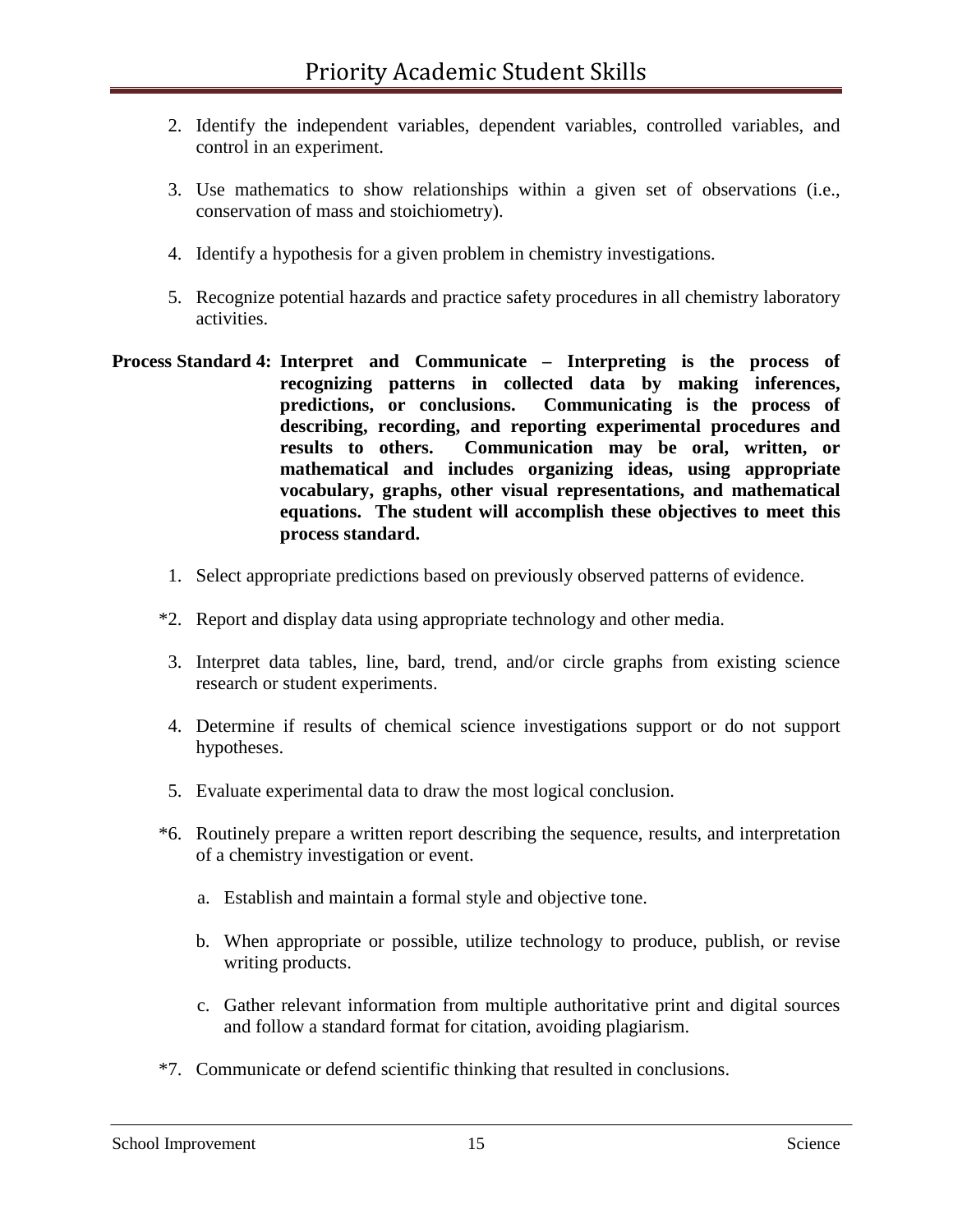- a. Read, comprehend, and present evidence from a range of sources (e.g., texts, experiments, or simulations) to support conclusions.
- b. Recognize bias in observation/research.
- 8. Identify and/or create an appropriate graph or chart from collected data, tables, or written description.
	- a. Translate quantitative information expressed in words into visual form (e.g., a table or chart).
	- b. Translate information expressed visually or mathematically (e.g., a table, chart, or equation) into words.

#### **Process Standard 5: Model – Modeling is the active process of forming a mental or physical representation from data, patterns, or relationships to facilitate understanding and enhance prediction. The student will accomplish these objectives to meet this process standard.**

- 1. Interpret an atomic model which explains a given set of observations.
- 2. Select predictions based on models (e.g., electron configuration, bonding, compound formation), and when appropriate, apply mathematical reasoning to make accurate predictions.
- \*3. Compare a given model to the physical world.

### **Process Standard 6: Inquiry – In order for inquiry to occur, students must have the opportunity to make observations, pose questions, formulate testable hypotheses, carry out experiments, and make conclusions based on evidence. The student will accomplish these objectives to meet this process standard.**

- \*1. Ask a scientific question, formulate a testable hypothesis, and design an appropriate experiment to identify an unknown substance.
- \*2. Design and conduct scientific investigations in which variables are identified and controlled.
- \*3 .Use a variety of technologies (e.g., hand tools, balances, conductivity apparatus, thermometers, graduated cylinders, volumetric flasks, computers, probeware, graphing calculators, digital cameras, computer simulations) to collect, analyze, and display data.
- \*4. Inquiries should lead to the formulation of explanations or models (physical, conceptual, and mathematical). In answering questions, students should engage in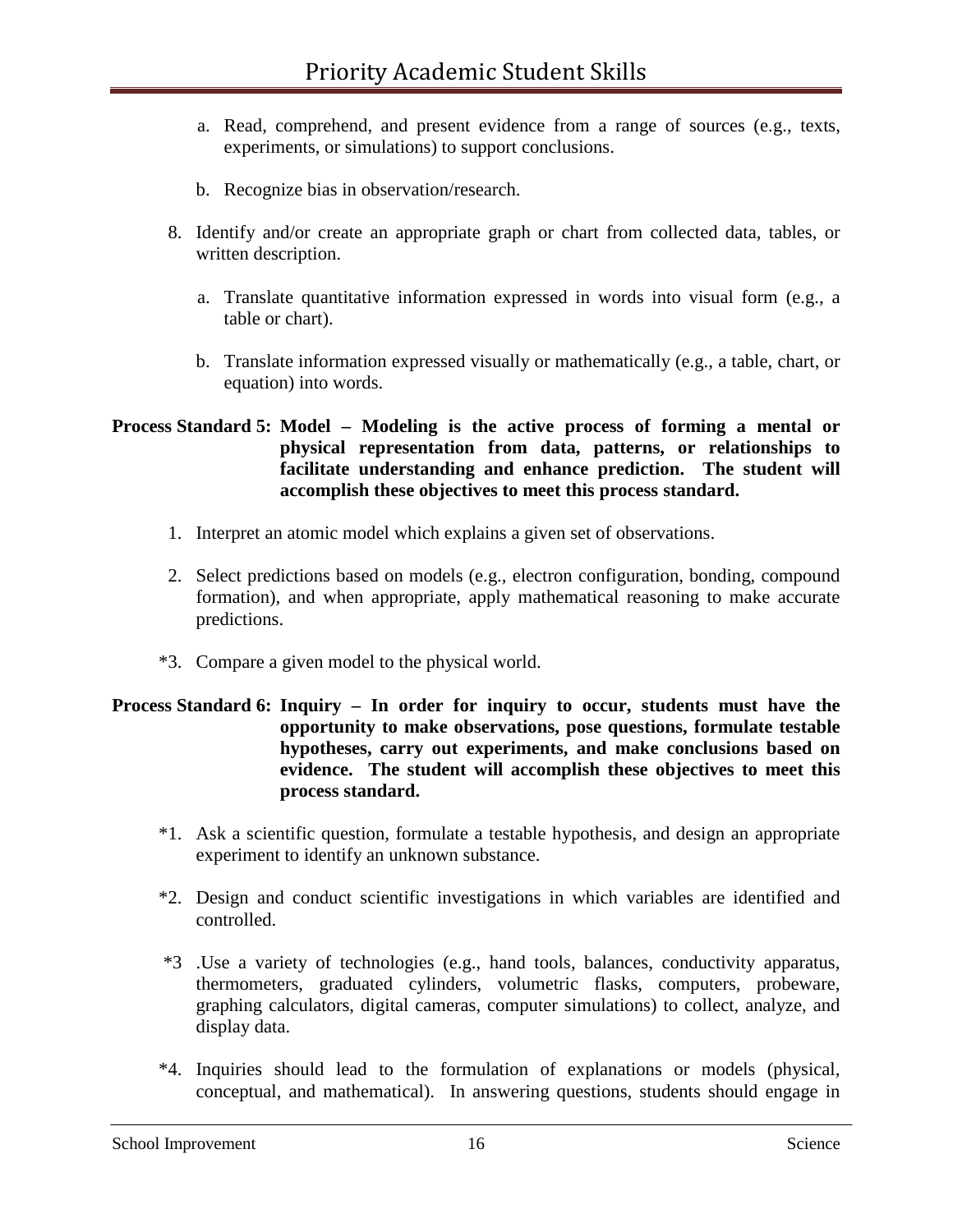discussions (based on scientific knowledge, the use of logic, and evidence from the investigation) and arguments that encourage the revision of their explanations, leading to further inquiry.

- **Process Standard 7: Engineering Design - Engineering design can be defined as the creative process of turning abstract ideas into a physical prototype (laboratory apparatus, trial product, model) that addresses a need or solves a problem. In order for engineering design to occur, students must have the opportunity to identify a need or problem, establish design criteria, prepare preliminary designs, build then test a prototype, and test and redesign as necessary. The student will accomplish these objectives to meet this process standard:**
	- \*1. Identify a need or problem or improve an existing design.
	- \*2. Identify design criteria and constraints (e.g., materials used, product limitations, time limits).
	- \*3. Use a variety of resources (e.g., Internet, databases, text) to conduct research in order to develop a preliminary design.
	- \*4. Build and test a prototype. Document the strengths and weaknesses of the prototype in writing.
	- \*5. Analyze and redesign to determine which solutions best meet the criteria and constraints.
	- \*6. Communicate results in a variety of ways (e.g., orally, written, Internet publications, videos, posters, or product demonstrations).

### **CHEMISTRY**

#### **High School**

#### **Standard 1: Structure and Properties of Matter - All matter is made up of atoms. Its structure is made up of repeating patterns and has characteristic properties. The student will engage in investigations that integrate the process standards and lead to the discovery of the following objectives:**

- 1. Matter is made of atoms which are in constant motion. Atoms are composed of subatomic particles (e.g., protons, neutrons, electrons, quarks).
- 2. Atoms interact with one another by transferring or sharing outer electrons that are farthest from the nucleus. These outer electrons govern the chemical properties of the element.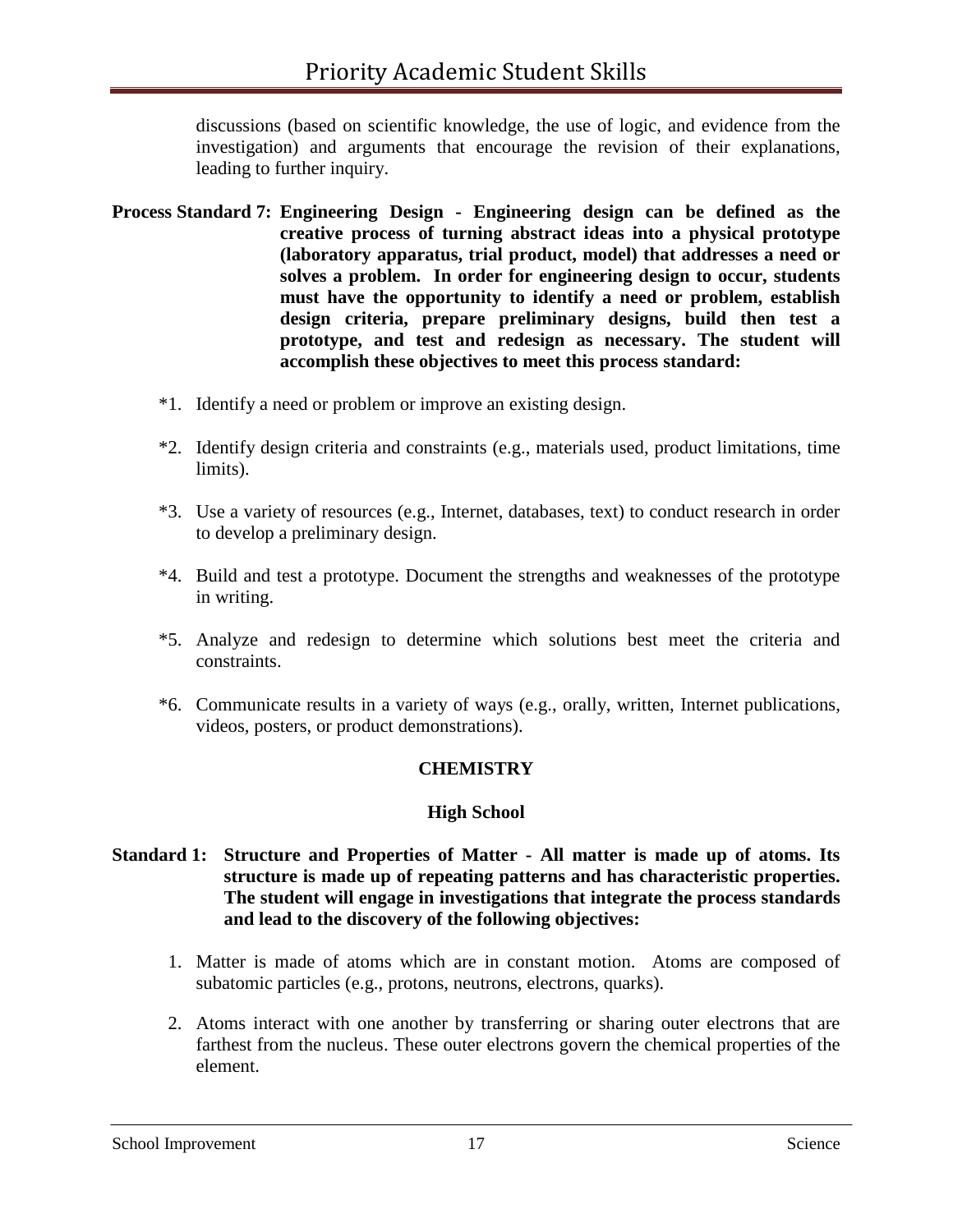- 3. When elements are listed in order by increasing numbers of protons, repeating patterns of physical and chemical properties identify families of elements with similar properties.
- 4. A compound is formed when two or more kinds of atoms bind together chemically.
	- a. Atoms interact with one another by transferring (ionic) or sharing (covalent) valence electrons.
	- b. Valence electrons govern the chemical properties and reactivity of the element.
	- c. Each compound has unique chemical and physical properties.

## **Standard 2: Chemical Reactions - A chemical reaction is a reaction in which one or more substances are changed into different substances. A chemical change cannot be reversed by physical means. The student will engage in investigations that integrate the process standards and lead to the discovery of the following objectives:**

- 1. Chemical substances react in definite molar weight proportions and mass is conserved. Balanced chemical equations are used to determine molar ratios.
- 2. Chemical reactions can be classified (e.g., synthesis/combination, decomposition, single displacement, double displacement, combustion, oxidation/reduction, acid/base). Reaction classification aids in the prediction of products.
- 3. The rate of a chemical reaction is affected by the concentration and temperature of reactants and presence of a catalyst.

### **Standard 3: Interactions of Energy and Matter – Total energy is conserved in a closed system. The student will engage in investigations that integrate the process and inquiry standards and lead to the discovery of the following objectives:**

- 1. Matter can be found in four phases (i.e., solid, liquid, gas, plasma). Phase change occurs when heat energy is absorbed or released from the system.
- 2. Chemical reactions in a system either release energy to the surroundings (exothermic) or absorb energy from the surroundings (endothermic), as a result of breaking or forming bonds between atoms.
- 3. The amount of heat gained or released during interactions (e.g., phase changes, chemical reactions, specific heat) can be quantified using calorimetric methods.
- 4. As energy varies in a closed system containing a gas, the parameters (i.e., volume, temperature, and pressure) are governed by specific laws (i.e., Avogadro's Law, Boyle's Law, Charles' Law, Dalton's Law, Ideal Gas Law).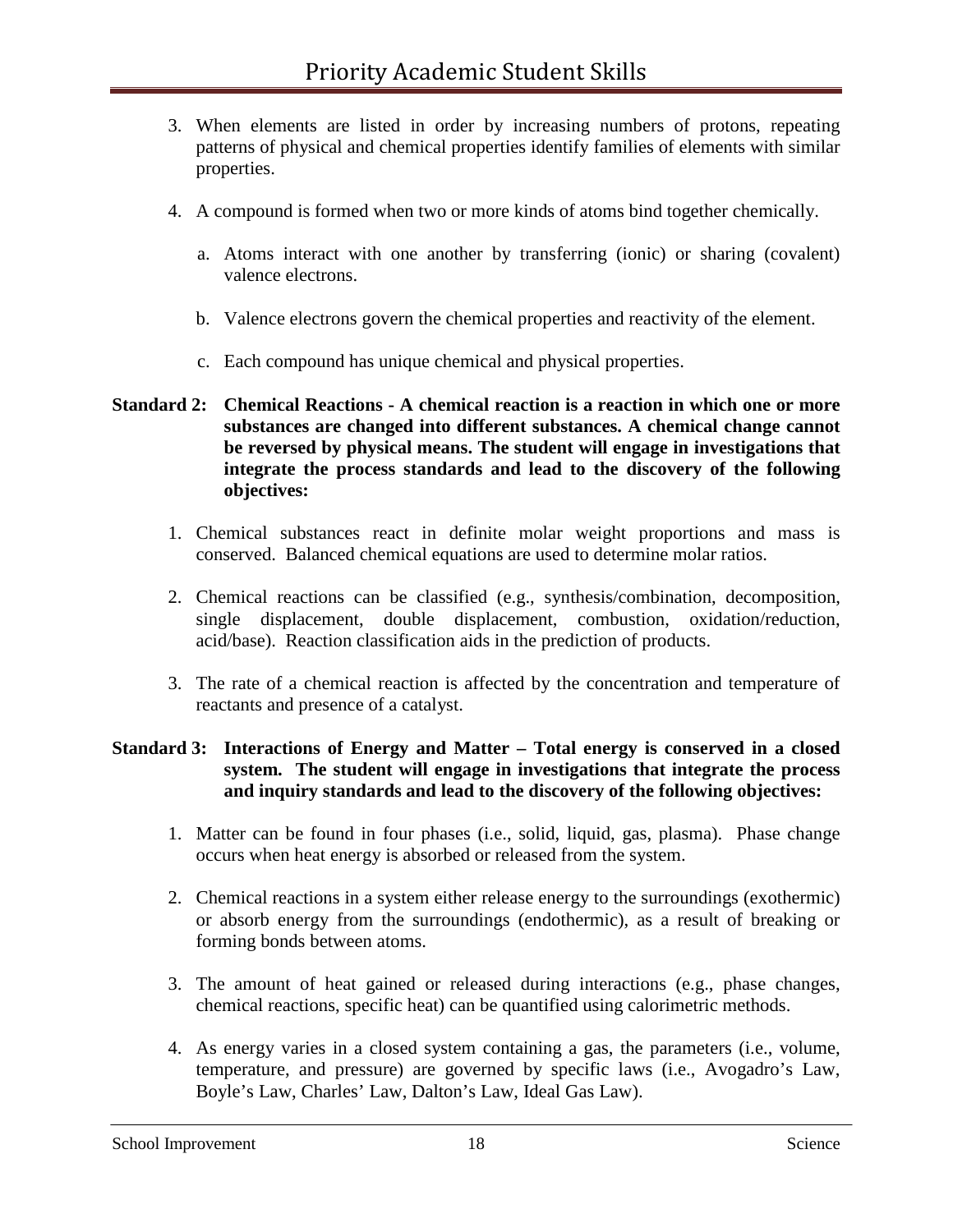- **Standard 4: Solution chemistry – Solutions are homogenous mixtures of solutes dissolved in solvents. Most chemical reactions occur in solutions. The student will engage in investigations that integrate the process and inquiry standards and lead to the discovery of the following objectives:**
	- 1. Dissolving rates can be influenced by conditions (e.g., temperature, surface area of solute, particle collisions, pressure concentration).
	- 2. Solutions can be classified by the amount of solute dissolved by a solvent (i.e., unsaturated, saturated, supersaturated). Solution concentration can be quantified.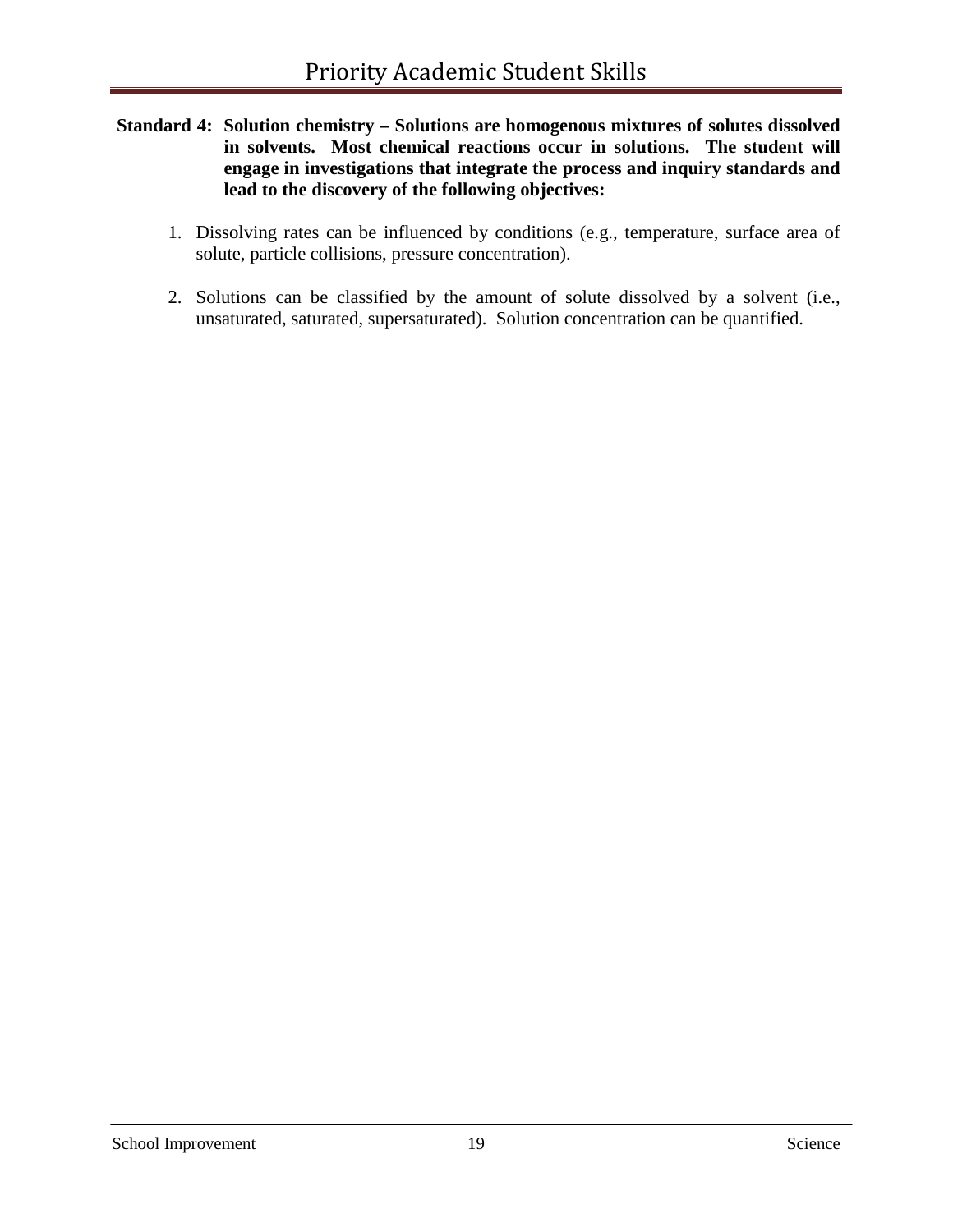# **PHYSICS**

# **High School**

### **Standards for Inquiry and Physics**

The *Priority Academic Student Skills (PASS)* should be taught by investigating content, concepts, and principles of major themes in Physics.

### **SCIENCE PROCESSES AND INQUIRY**

### **Process Standard 1: Observe and Measure - Observing is the first action taken by the learner to acquire new information about an object or event. Opportunities for observation are developed through the use of a variety of scientific tools. Measurement allows observations to be quantified. The student will accomplish these objectives to meet this process standard.**

- 1. Identify qualitative and quantitative changes given conditions (e.g., temperature, mass, volume, time, position, length) before, during, and after an event.
- 2. Use appropriate tools with accuracy and precision (e.g., metric ruler, graduated cylinder, thermometer, balance, spring scale, stopwatch, probeware, graphing calculators, digital cameras, computer simulations) when measuring objects and/or events.
- 3. Use appropriate International System of Units (SI) (i.e., grams, meters, liters, degrees Celsius, and seconds) and SI prefixes (i.e., micro-, milli-, centi-, and kilo-) when measuring objects and/or events.

#### **Process Standard 2: Classify - Classifying establishes order. Objects and events are classified based on similarities, differences, and interrelationships. The student will accomplish these objectives to meet this process standard.**

- 1. Using observable properties, place an object or event into a classification system.
- 2. Identify the properties by which a classification system is based.
- 3. Graphically classify physical relationships (e.g., linear, parabolic, inverse).

### **Process Standard 3: Experimental Design - Understanding experimental design requires that students recognize the components of a valid experiment. The student will accomplish these objectives to meet this process standard.**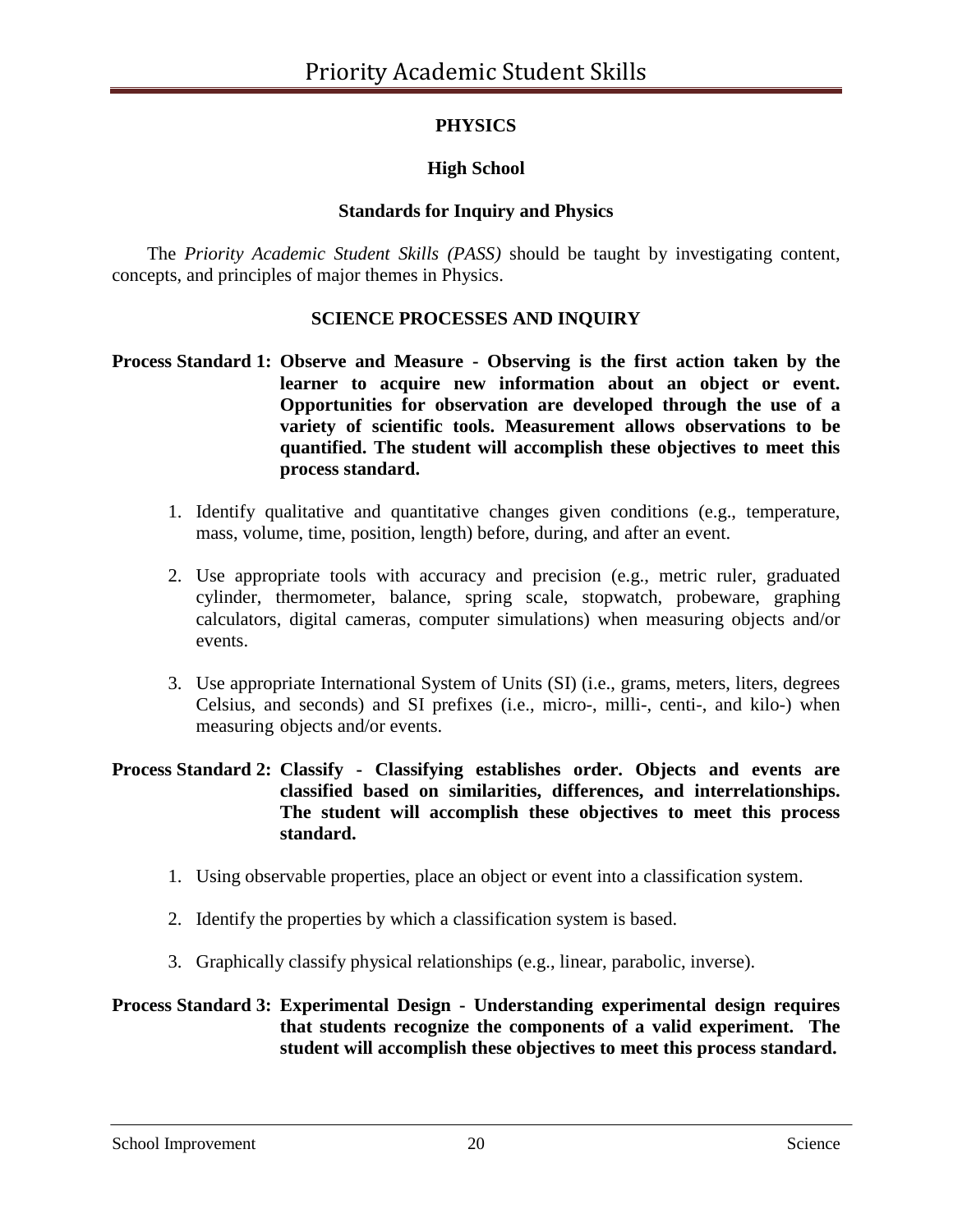- 1. Evaluate the design of a physics experiment.
- 2. Identify the independent variables, dependent variables, controlled variables, and control in an experiment.
- 3. Use mathematics to show relationships within a given set of observations.
- 4. Identify a hypothesis for a given problem in physics investigations.
- 5. Recognize potential hazards and practice safety procedures in all physics activities.
- **Process Standard 4: Interpret and Communicate - Interpreting is the process of recognizing patterns in collected data by making inferences, predictions, or conclusions. Communicating is the process of describing, recording, and reporting experimental procedures and results to others. Communication may be oral, written, or mathematical and includes organizing ideas, using appropriate vocabulary, graphs, other visual representations, and mathematical equations. The student will accomplish these objectives to meet this process standard.** 
	- 1. Select appropriate predictions based on previously observed patterns of evidence.
	- \*2. Report and display data using appropriate using technology and other media.
	- 3. Interpret data tables, line, bar, trend, and/or circle graphs from existing science research or student experiments.
	- 4. Determine if results of physical science investigations support or do not support hypotheses.
	- 5. Evaluate experimental data to draw the most logical conclusion.
	- \*6. Routinely prepare a written report describing the sequence, results, and interpretation of a chemistry investigation or event.
		- a. Establish and maintain a formal style and objective tone.
		- b. When appropriate or possible, utilize technology to produce, publish, or revise writing products.
		- c. Gather relevant information from multiple authoritative print and digital sources and follow a standard format for citation, avoiding plagiarism.
	- \*7. Communicate or defend scientific thinking that resulted in conclusions.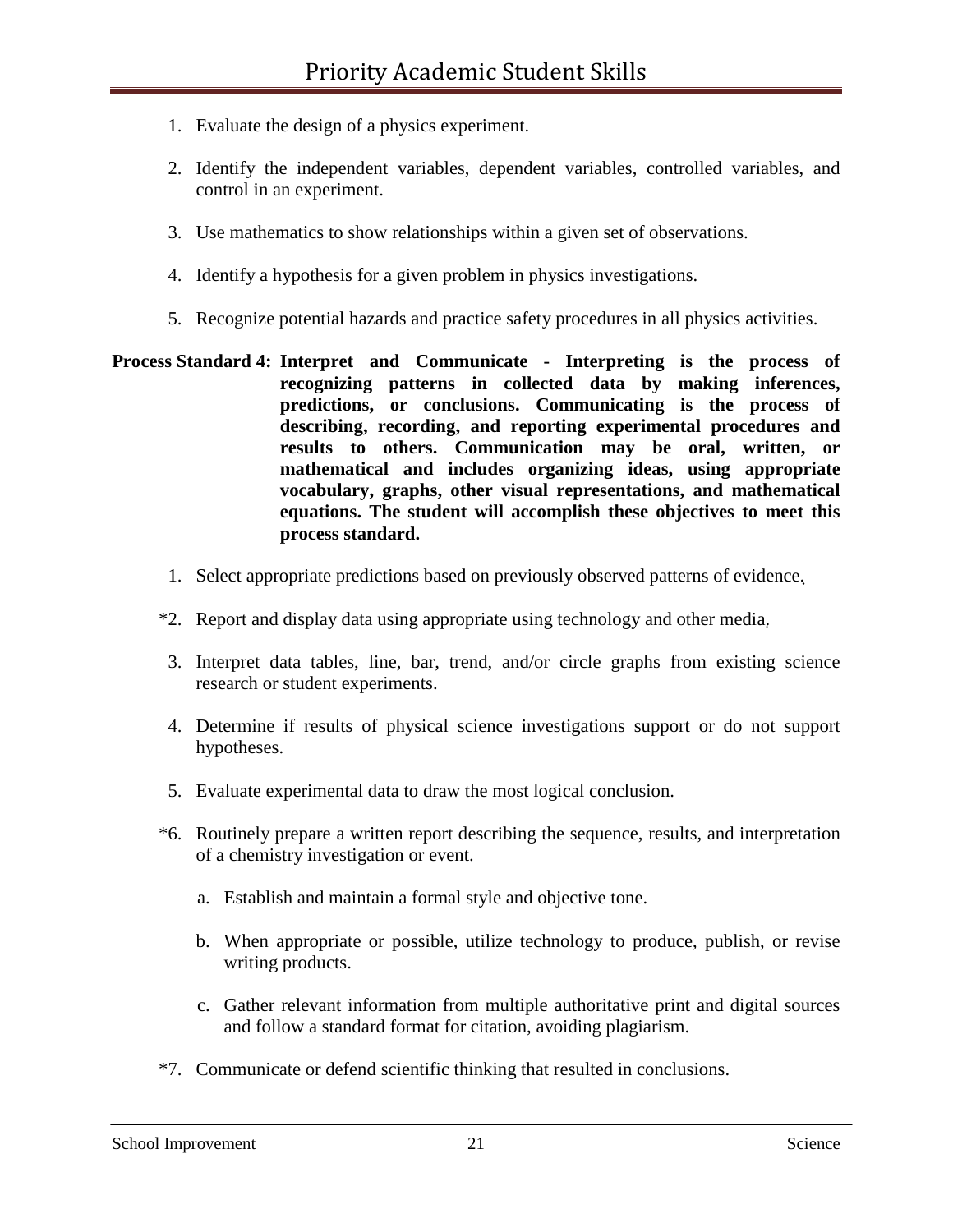- a. Read, comprehend, and present evidence from a range of sources (e.g., texts, experiments, or simulations) to support conclusions.
- b. Recognize bias in observation/research.
- 8. Identify and/or create an appropriate graph or chart from collected data, tables, or written description.
	- a. Translate quantitative information expressed in words into visual form (e.g., a table or chart).
	- b. Translate information expressed visually or mathematically (e.g., a table, chart, or equation) into words.

#### **Process Standard 5: Model - Modeling is the active process of forming a mental or physical representation from data, patterns, or relationships to facilitate understanding and enhance prediction. The student will accomplish these objectives to meet this process standard.**

- 1. Interpret a model which explains a given set of observations.
- 2. Select predictions based on models and when appropriate, apply mathematical reasoning to make accurate predictions.
- \*3. Compare a given model to the physical world.

#### **Process Standard 6: Inquiry - Inquiry can be defined as the skills necessary to carry out the process of scientific or systemic thinking. In order for inquiry to occur, students must have the opportunity to ask a question, formulate a procedure, and observe phenomena. The student will accomplish these objectives to meet this process standard.**

- \*1. Ask a scientific question, formulate a testable hypothesis, and design an appropriate experiment relating to the physical world.
- \*2. Design and conduct physics investigations in which variables are identified and controlled.
- \*3. Use a variety of technologies (e.g., hand tools, measuring instruments, computers, probeware, graphing calculators, digital cameras, digital balances, computer simulations) to collect, analyze, and display data).
- \*4. Inquiries should lead to the formulation of explanations or models (physical, conceptual, and mathematical). In answering questions, students should engage in discussions (based on scientific knowledge, the use of logic, and evidence from the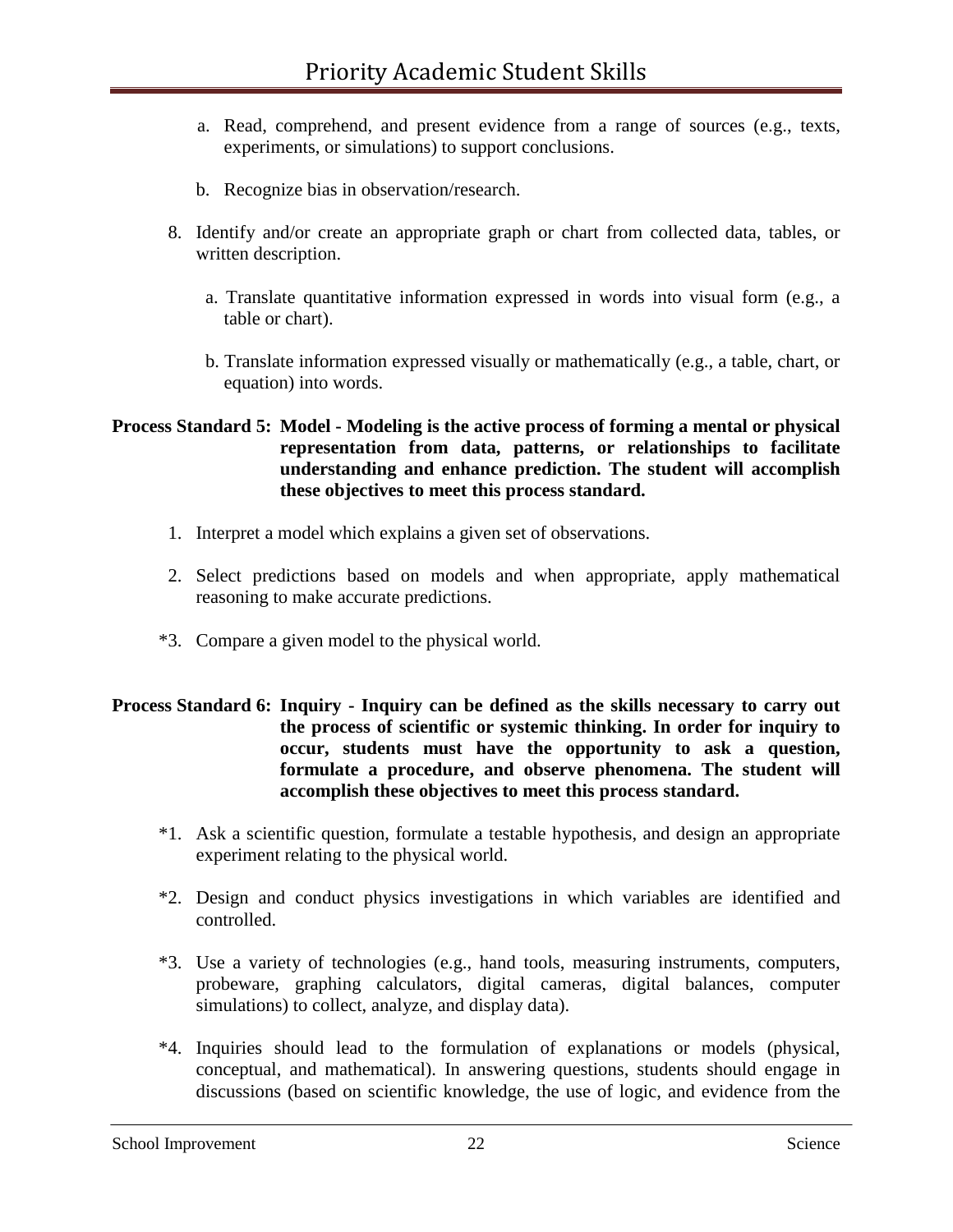investigation) and arguments that encourage the revision of their explanations, leading to further inquiry.

- **Process Standard 7: Engineering Design - Engineering design can be defined as the creative process of turning abstract ideas into a physical prototype (laboratory apparatus, trial product, model) that addresses a need or solves a problem. In order for engineering design to occur, students must have the opportunity to identify a need or problem, establish design criteria, prepare preliminary designs, build then test a prototype, and test and redesign as necessary. The student will accomplish these objectives to meet this process standard:** 
	- \*1. Identify a need or problem or improve an existing design.
	- \*2. Identify design criteria and constraints (e.g., materials used, product limitations, time limits).
	- \*3. Use a variety of resources (e.g., Internet, databases, text) to conduct research in order to develop a preliminary design.
	- \*4. Build and test a prototype. Document the strengths and weaknesses of the prototype in writing.
	- \*5. Analyze and redesign to determine which solutions best meet the criteria and constraints.
	- \*6. Communicate results in a variety of ways (e.g., orally, written, Internet publications, videos, posters, product demonstrations).

### **PHYSICS**

### **High School**

#### **Standard 1: Motion – The change in position of an object is motion. The student will engage in investigations that integrate the process standards and lead to the discovery of the following objectives:**

- 1. The motion of an object can be described by its position, direction, and speed.
- 2. Motion can be modeled in terms of 1- or 2-dimensions relative to a system's defined reference point (e.g., particle model, vector model, graphical model).
- 3. Objects undergoing acceleration can be mathematically modeled using time, displacement, velocity, and acceleration equations.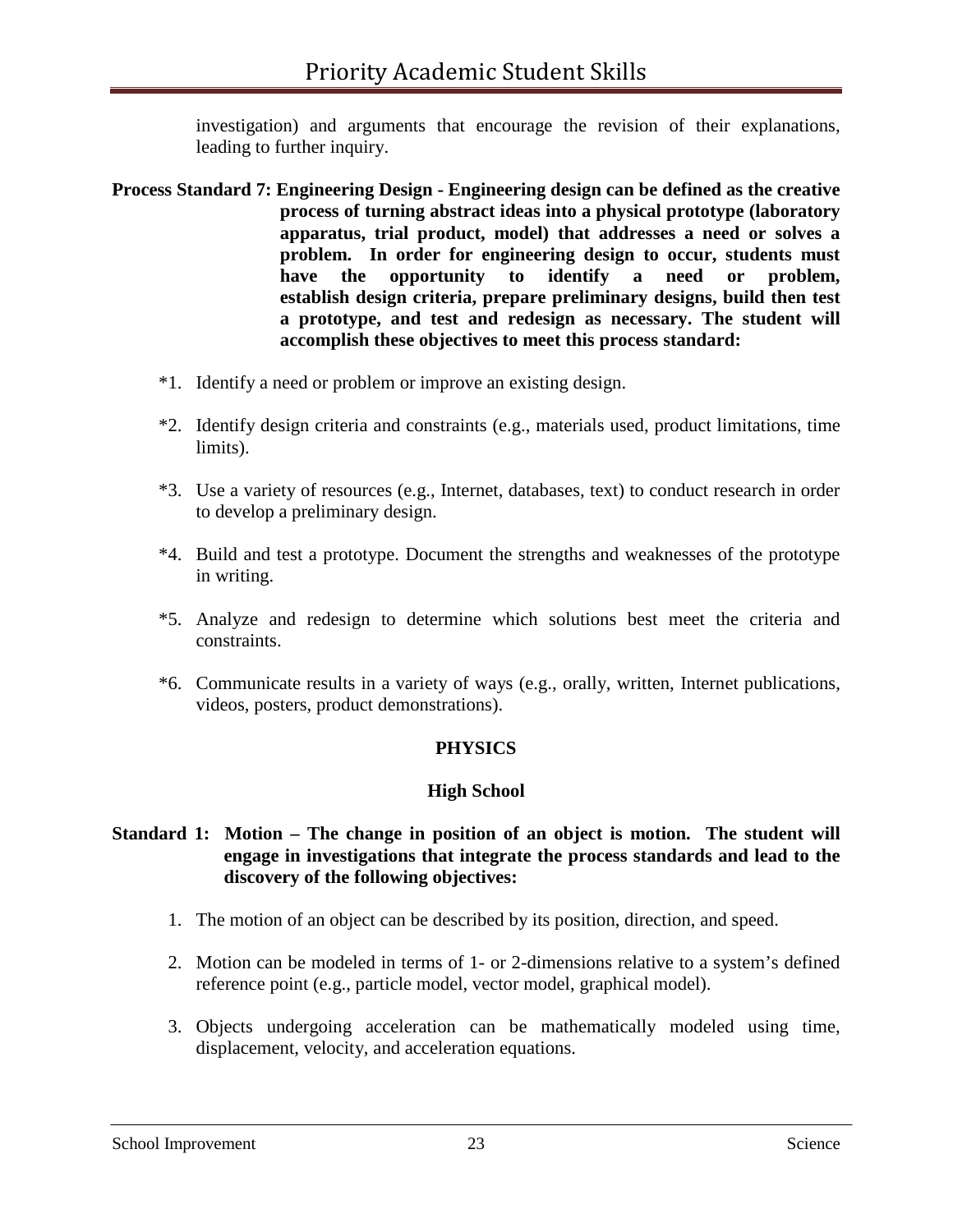#### **Standard 2: Force - A change in motion occurs as a result of a net force. The student will engage in investigations that integrate the process standards and lead to the discovery of the following objectives:**

- 1. Objects change their motion due to a net force. Newton's Laws of Motion are used to calculate the effects of forces on the motion of objects (e.g., balanced vs. unbalanced forces, momentum, inertia, impulse, action vs. reaction, friction, torque).
- 2. Gravitation is a universal force that each object exerts on any other object. The strength of the gravitational attractive force between two objects is proportional to the masses and inversely proportional to the square of the distance between them (e.g., Law of Universal Gravitation, Kepler's Law).
- 3. The electric force is a universal force that exists between any two charged objects. The strength of the force is proportional to the charges and inversely proportional to the square of the distance between them (e.g., Coulomb's Law).
- 4. Electricity and magnetism are two aspects of a single electromagnetic force (e.g., series/parallel/complex circuits, electromagnets, induction, Ohm's Law, generators, motors, capacitors).

## **Standard 3: Energy - The total energy of the universe is constant. The student will engage in investigations that integrate the process standards and lead to the discovery of the following objectives:**

- 1. Energy in a system is never created nor destroyed but may be transferred or transformed (e.g., Law of Conservation of Energy, Laws of Thermodynamics).
	- a. As changes occur, energy becomes less ordered.
	- b. Conservation of energy can be modeled (e.g., pendulum motion, spring system).
- 2. Energy can be classified as kinetic energy (energy of motion) or potential energy (e.g., positional, elastic, chemical, nuclear).

## **Standard 4: Interactions of Energy and Matter – Energy interacts with matter and is transferred during these interactions. The student will engage in investigations that integrate the process standards and lead to the discovery of the following objectives:**

- 1. Heat is energy transferred due to temperature differences within a system. The amount of heat is also dependent on the mass and type of substances.
- 2. Transfer of energy and changes in wave properties (e.g., speed, amplitude, wavelength, frequency) may occur as waves and matter interact (e.g., reflection, refraction, diffraction, interference).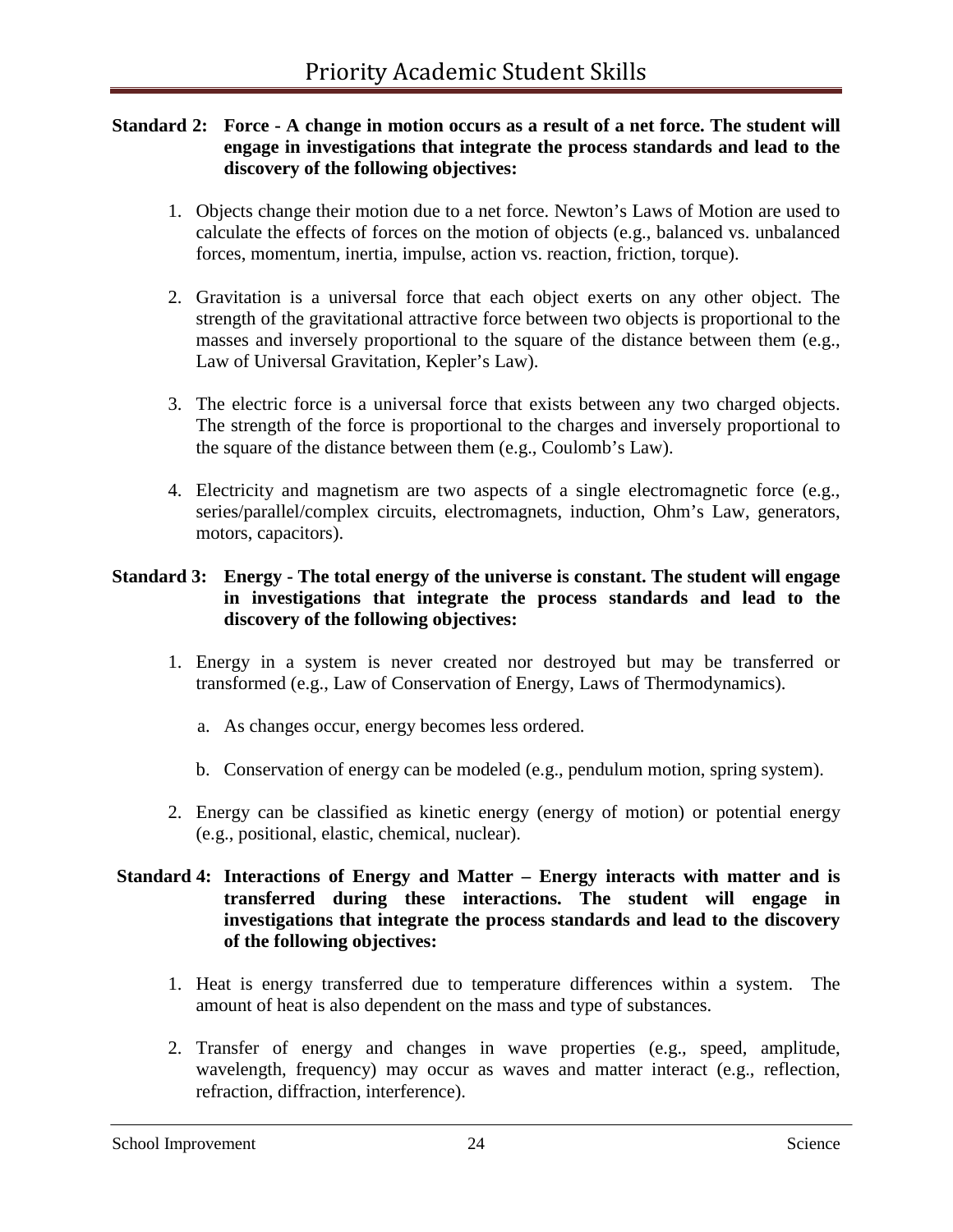- 3. When work is done on an object, energy is transferred.
- 4. Machines change the force/distance ratios involved in doing work.
- 5. Power is the rate at which work is done.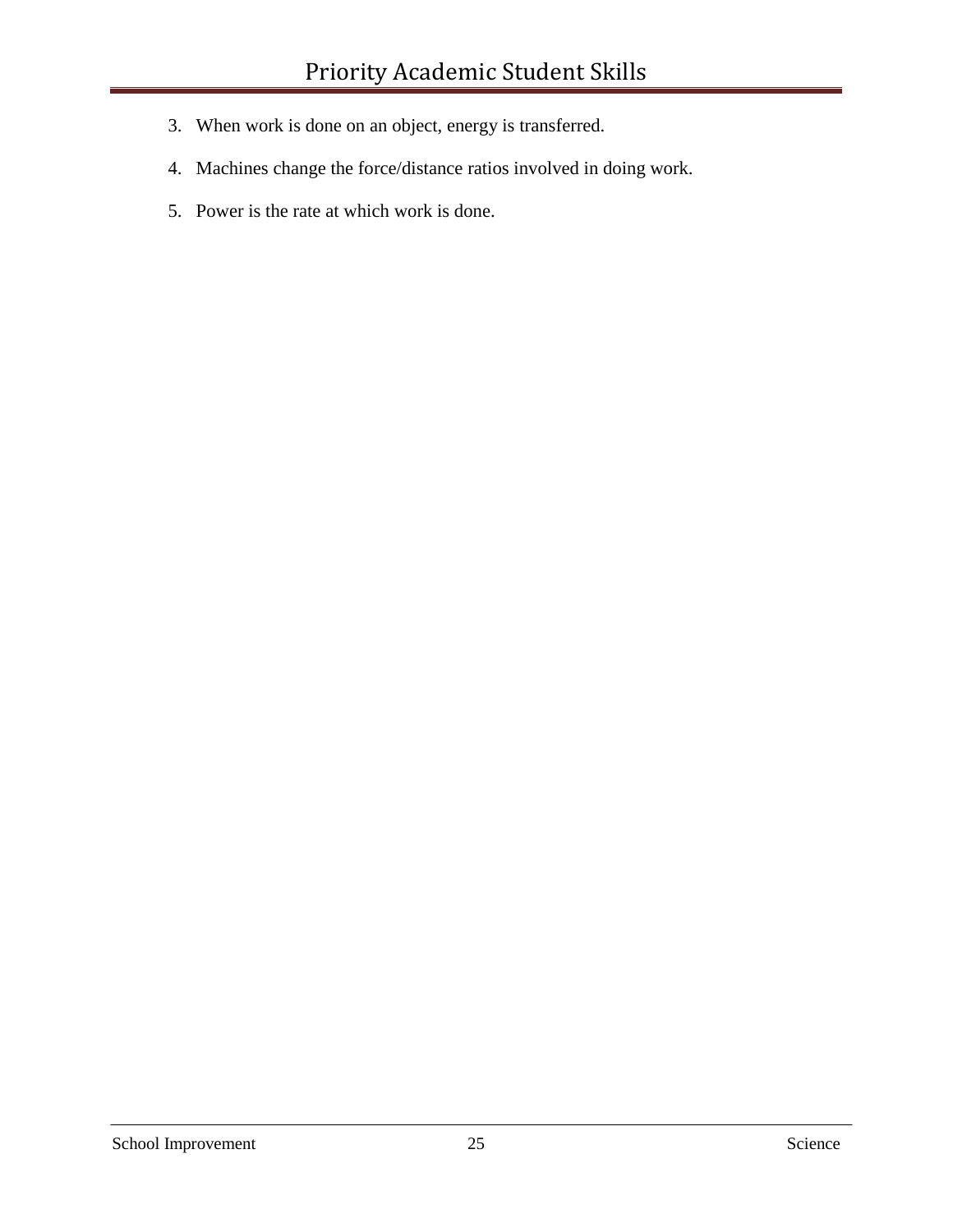## **Environmental Science**

## **High School**

### **Standards for Environmental Science**

The *Priority Academic Student Skills (PASS)* should be taught by investigating content, concepts, and principles of major themes in Environmental Science.

### **SCIENCE PROCESSES AND INQUIRY**

### **Process Standard 1: Observe and Measure - Observing is the first action taken by the learner to acquire new information about an object or event. Opportunities for observation are developed through the use of a variety of scientific tools. Measurement allows observations to be quantified. The student will accomplish these objectives to meet this process standard.**

- 1. Identify qualitative and quantitative changes given conditions (e.g., temperature, mass, volume, time, position, length) before, during, and after an event.
- 2. Use appropriate tools (e.g., metric ruler, graduated cylinder, thermometer, balance, spring scale, stopwatch) when measuring objects and/or events.
- 3. Use appropriate International System of Units (SI) (i.e., grams, meters, liters, degrees Celsius, and seconds) and SI prefixes (i.e., micro-, milli-, centi-, and kilo-) when measuring objects and/or events.

#### **Process Standard 2: Classify - Classifying establishes order. Objects and events are classified based on similarities, differences, and interrelationships. The student will accomplish these objectives to meet this process standard.**

- 1. Using observable properties, place an object or event into a classification system.
- 2. Identify the properties by which a classification system is based.

## **Process Standard 3: Experimental Design – Understanding experimental design requires that students recognize the components of a valid experiment. The student will accomplish these objectives to meet this process standard.**

- 1. Evaluate the design of an environmental experiment.
- 2. Identify the independent variables, dependent variables, controlled variables, and controls in an experiment.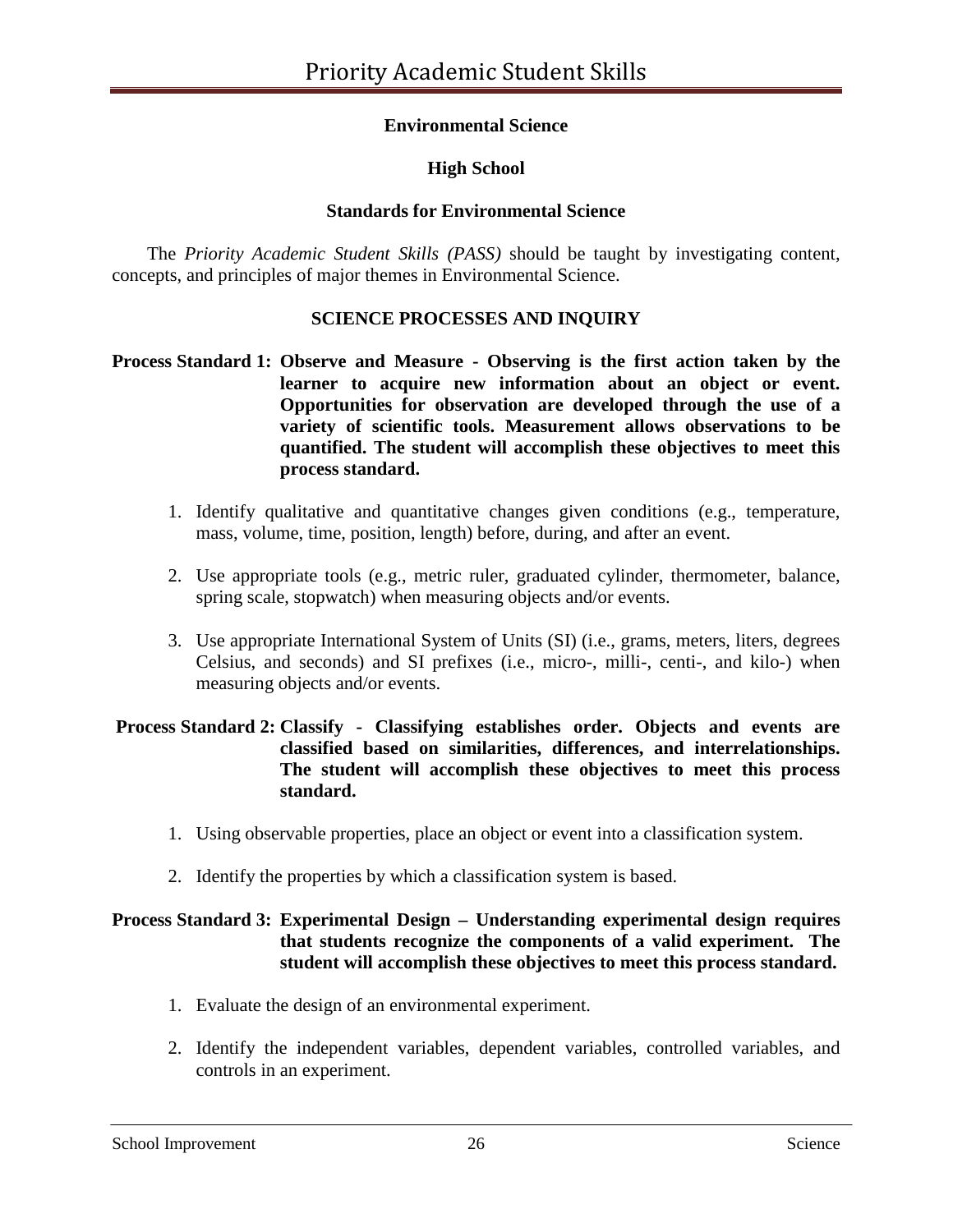- 3. Use mathematics to show relationships within a given set of observations.
- 4. Identify a hypothesis for a given problem in environmental investigations.
- 5. Recognize potential hazards and practice safety procedures in all environmental activities.
- **Process Standard 4: Interpret and Communicate - Interpreting is the process of recognizing patterns in collected data by making inferences, predictions, or conclusions. Communicating is the process of describing, recording, and reporting experimental procedures and results to others. Communication may be oral, written, or mathematical and includes organizing ideas, using appropriate vocabulary, graphs, other visual representations, and mathematical equations. The student will accomplish these objectives to meet this process standard.** 
	- 1. Select appropriate predictions based on previously observed patterns of evidence.
	- \*2. Report and display data using appropriate technology and other media.
	- 3. Interpret data tables, line, bar, trend, and/or circle graphs from existing research or student experiments.
	- 4. Determine if results of environmental science investigations support or do not support hypotheses.
	- 5. Evaluate experimental data to draw the most logical conclusion.
	- \*6. Routinely prepare a written report describing the sequence, results, and interpretation of an environmental investigation or event.
		- a. Establish and maintain a formal style and objective tone.
		- b. When appropriate or possible, utilize technology to produce, publish, or revise writing products.
		- c. Gather relevant information from multiple authoritative print and digital sources and follow a standard format for citation, avoiding plagiarism.
	- \*7. Communicate or defend scientific thinking that resulted in conclusions.
		- a. Read, comprehend, and present evidence from a range of sources (e.g. texts, experiments, or simulations) to support conclusions.
		- b. Recognize bias in observation/research.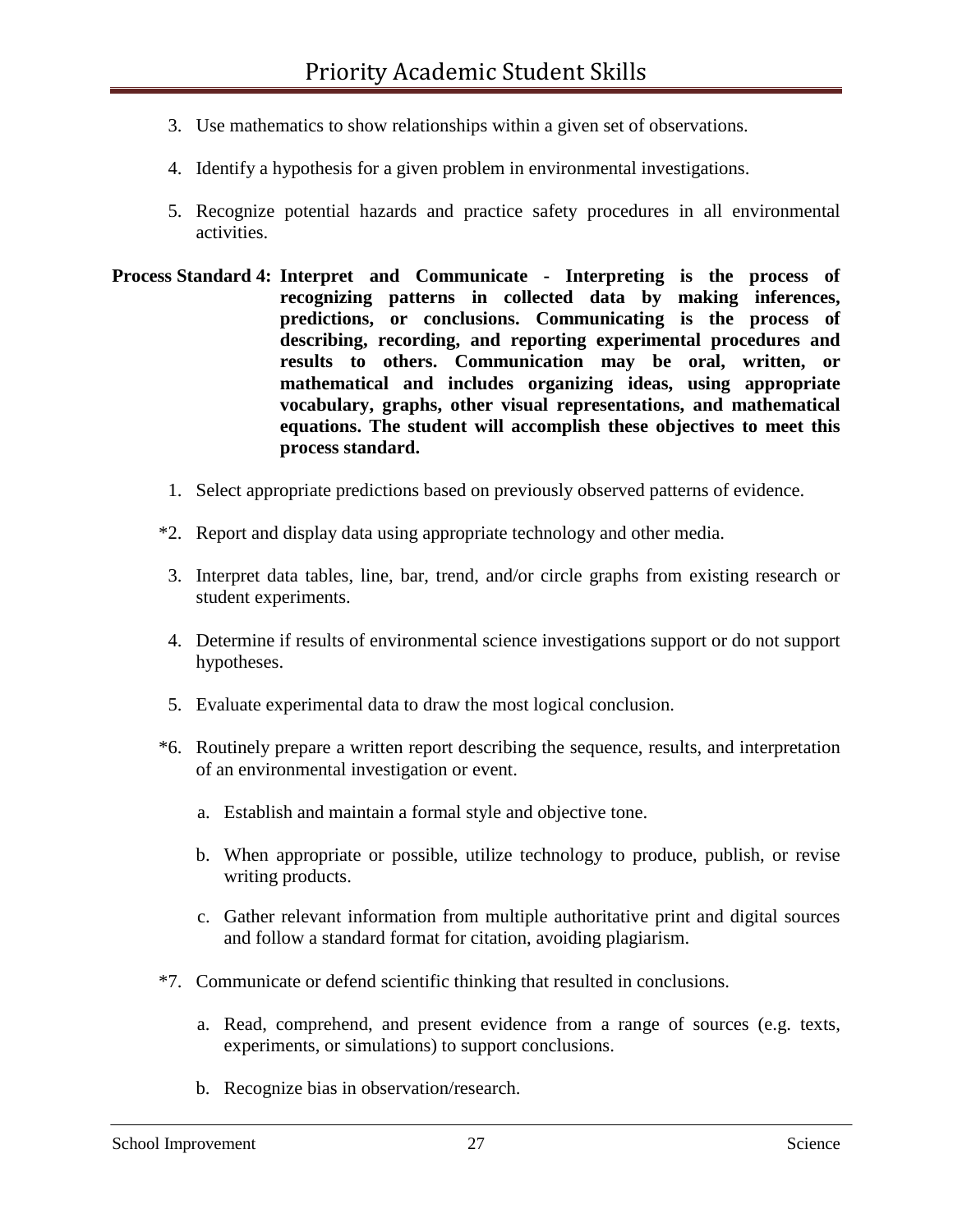- 8. Identify and/or create an appropriate graph or chart from collected data, tables, or written description.
	- a. Translate quantitative information expressed in words into visual form (e.g. a table or chart).
	- b. Translate information expressed visually or mathematically (e.g. a table, chart, or equation) into words.

#### **Process Standard 5: Model - Modeling is the active process of forming a mental or physical representation from data, patterns, or relationships to facilitate understanding and enhance prediction. The student will accomplish these objectives to meet this process standard.**

- 1. Interpret a model which explains a given set of observations.
- 2. Select predictions based on models, and when appropriate, apply mathematical reasoning to make accurate predictions.
- \*3. Compare a given model to the physical world.

### **Process Standard 6: Inquiry - Inquiry can be defined as the skills necessary to carry out the process of scientific or systemic thinking. In order for inquiry to occur, students must have the opportunity to ask a question, formulate a procedure, and observe phenomena. The student will accomplish these objectives to meet this process standard.**

- \*1. Ask a scientific question, formulate a testable hypothesis and design an appropriate experiment relating to the physical world.
- \*2. Design and conduct environmental investigations in which variables are identified and controlled.
- \*3. Use a variety of technologies, (e.g., hand tools, measuring instruments, computers, handheld digital devices, digital cameras, software, calculators, digital balances, microscopes, measuring instruments and computers) to collect, analyze, and display data).
- \*4. Inquiries should lead to the formulation of explanations or models (physical, conceptual, and mathematical). In answering questions, students should engage in discussions (based on scientific knowledge, the use of logic, and evidence from the investigation) and arguments that encourage the revision of their explanations, leading to further inquiry.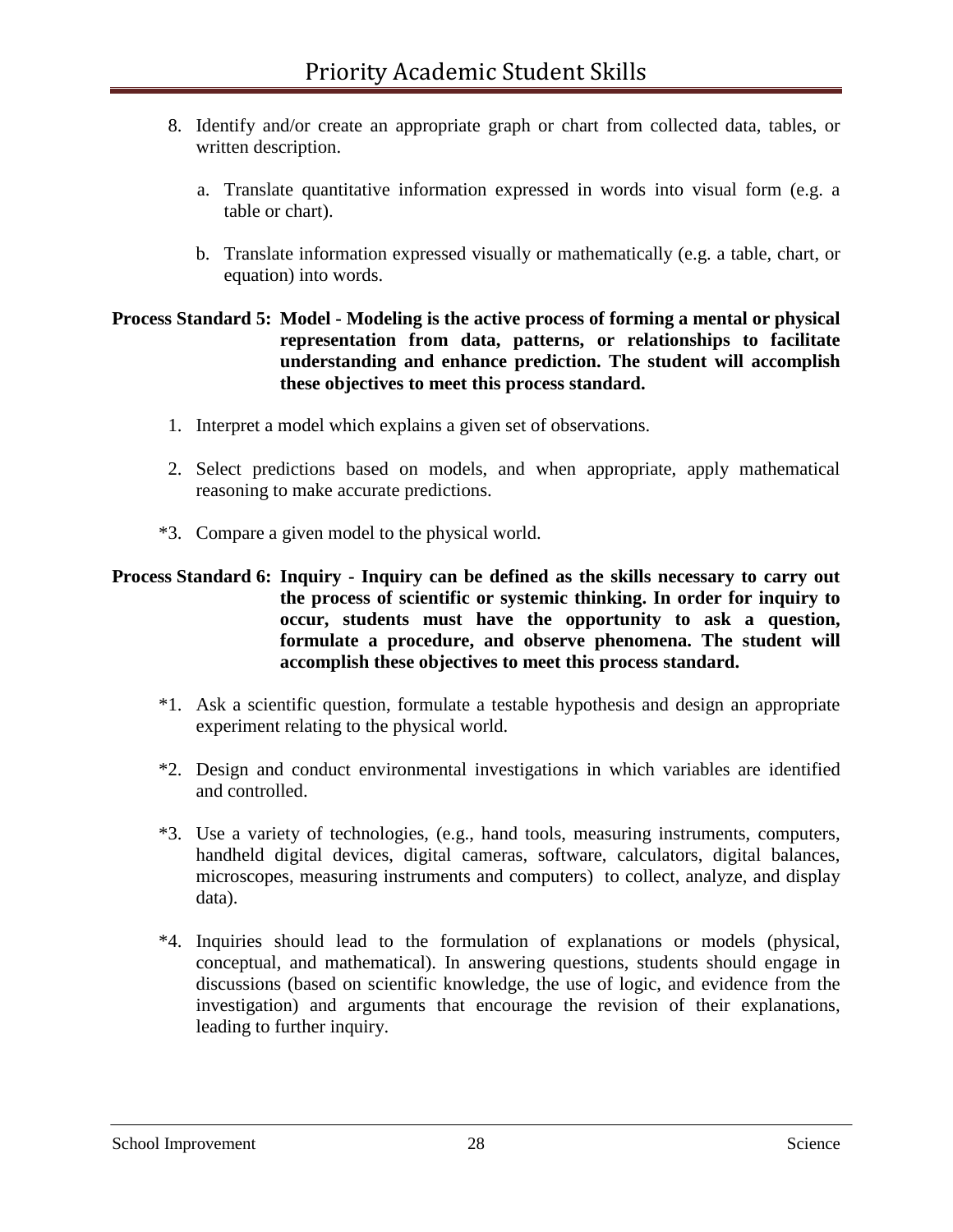## **Environmental Science**

## **High School**

- **Standard 1: The Physical Earth system – The Physical Earth system is determined by dynamic and static processes revealed through investigations of the geosphere, atmosphere, and hydrosphere. These interrelated processes are large-scale and long-term characteristics of the Earth that require knowledge of energy and matter. The student will engage in investigations that integrate the process standards and lead to the discovery of the following objectives:**
	- 1. Composition and structure of the Earth is affected by an interaction of processes and events.
		- a. Geologic processes affect the Earth over time (e.g., plate tectonics, erosion).
		- b. Atmospheric processes affect the Earth over time (e.g., changes in daily weather conditions, convection/conduction/radiation, greenhouse effect, climate trends).
		- c. Hydrologic processes affect the Earth over time (e.g., water cycle, ocean currents, ground water transport).
		- d. Earth's current structure has been influenced by both sporadic and gradual events.
	- 2. Natural systems require a certain amount of energy input to maintain their organization (i.e., Laws of Thermodynamics).

#### **Standard 2: The Living Earth System – The living environment is comprised of interrelated, dynamic systems of the biosphere. The student will engage in investigations that integrate the process standards and lead to the discovery of the following objectives:**

- 1. The biosphere can be examined at several levels (e.g., biome, ecosystem, community, population, species, organism).
- 2. Ecosystems are composed of biotic and abiotic factors. Matter and energy move between these factors.
- 3. Energy flows through ecosystems from the sun to producers to consumers (e.g., photosynthesizers, chemoautotrophs).
- 4. Matter flows through biogeochemical cycles (i.e., carbon, nitrogen, phosphorus, water).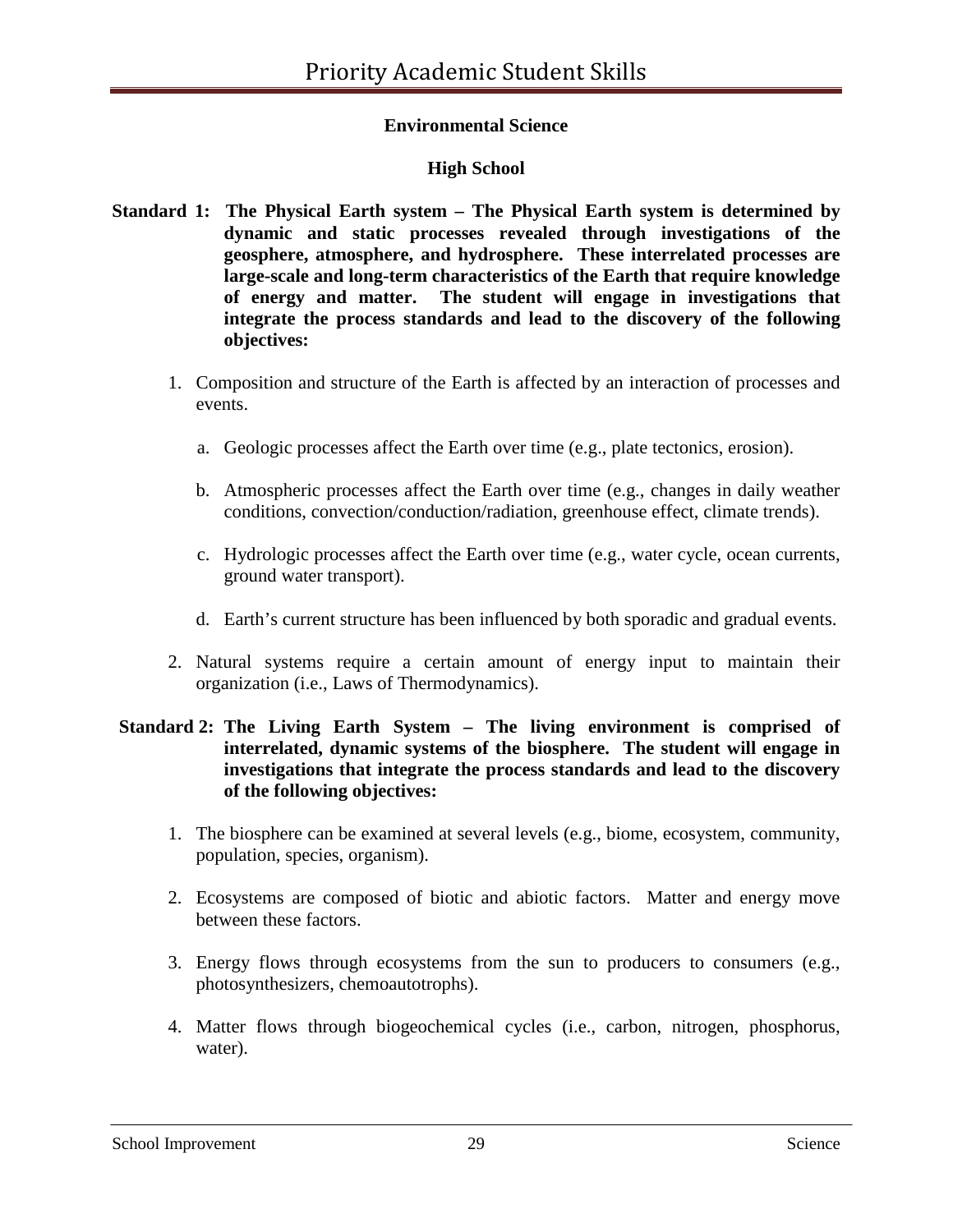- 5. Cycling of matter and the flow of energy are governed by the Laws of Conservation of Matter and Energy.
- **Standard 3: Populations – A population is a group of naturally-interbreeding individuals of one species, living in a defined area, and usually isolated to some degree from similar groups. Populations are dynamic: they increase, decrease, or stabilize depending on their interactions with other populations and with their environment. The student will engage in investigations that integrate the process standards and lead to the discovery of the following objectives:**
	- 1. Organisms and populations both cooperate and compete in ecosystems and/or habitats for resources (e.g., symbiotic relationships, limiting factors).
	- 2. Mutation and environmental selective pressures may result in adaptations which may enhance or limit the survival and reproductive success in a particular environment (e.g., changes in structures, behaviors, diversity).
	- 3. Each population has specific properties including size, density, and pattern of dispersion (e.g., carrying capacity and exponential growth).

#### **Standard 4: Natural Resources – Natural resources are raw materials and energy obtained or derived from the environment. The student will engage in investigations that integrate the process and inquiry standards and lead to the discovery of the following objectives:**

- 1. Natural resources are classified as renewable or nonrenewable.
	- a. Only a small fraction of Earth's water supply is available for human use.
	- b. Soil conservation methods are important for protecting and managing topsoil and reducing erosion.
	- c. Fossil fuels (coal, oil, natural gas) are carbon containing molecules that take millions of years to form. Reserves are being depleted much faster than new ones are being made.
- 2. Pollution is an undesired change in air, water, or soil that adversely affects the health, survival, or activities of organism (e.g., temperature inversion, pH changes, organic and inorganic substances).
- 3. Alternative energy sources include wind power, active and passive solar power, geothermal power, and biomass power.